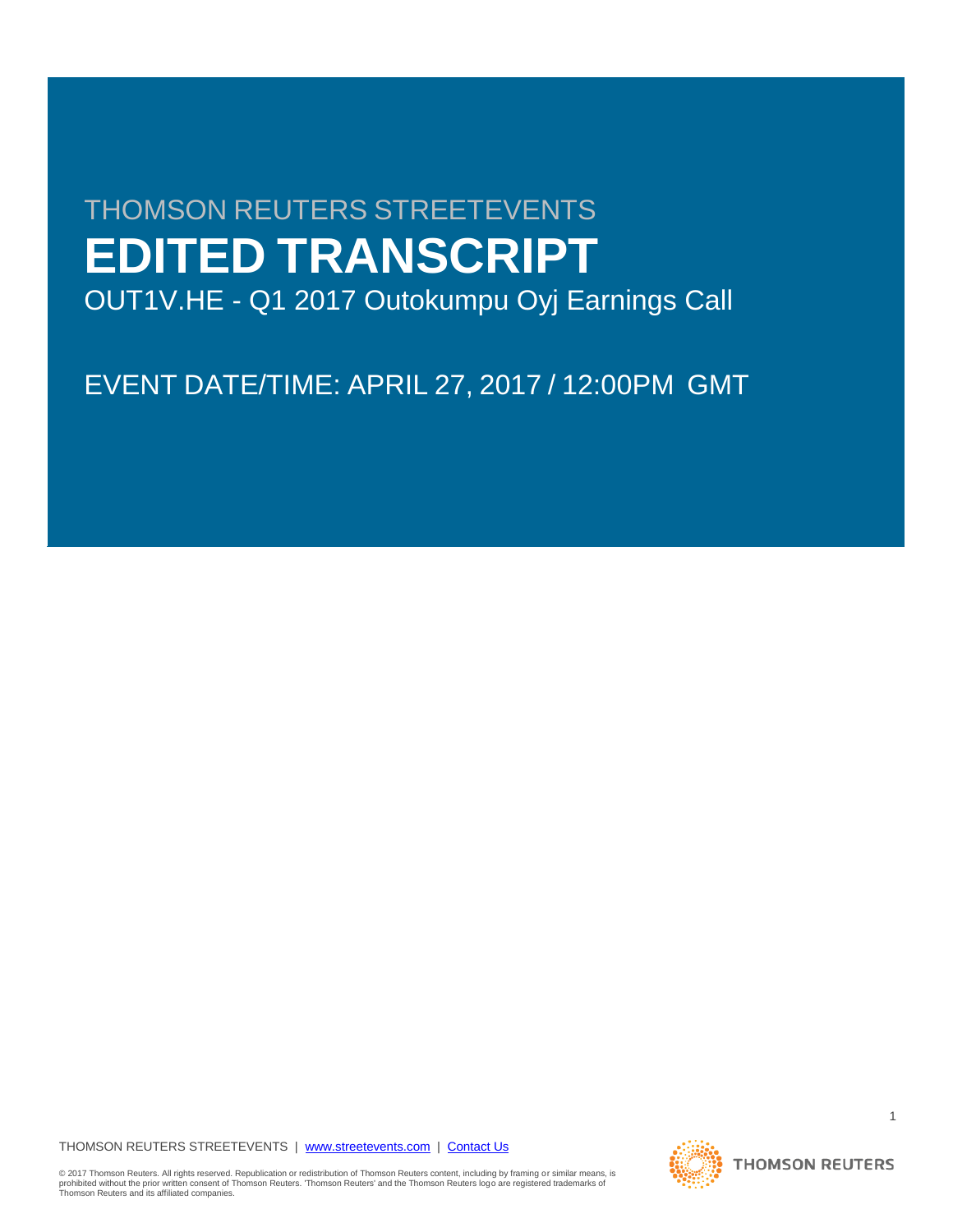# **C O R P O R A T E P A R T I C I P A N T S**

**Christoph de la Camp** *Outokumpu Oyj - CFO* **Roeland I. J. Baan** *Outokumpu Oyj - CEO, President and President of Europe Business Area* **Tommi Järvenpää¤**

# **C O N F E R E N C E C A L L P A R T I C I P A N T S**

**Alessandro Abate** *Berenberg, Research Division - Head of Metals and Mining* **Alexander Berglund** *BofA Merrill Lynch, Research Division - Research Analyst* **Bastian Synagowitz** *Deutsche Bank AG, Research Division - Research Analyst* **Carsten Riek** *UBS Investment Bank, Research Division - Executive Director, Head of European Steel Research, and Equity Analyst, European Steel Research* **Johannes Grasberger** *Nordea Markets, Research Division - Senior Analyst of Materials* **Johannes Grunselius** *Handelsbanken Capital Markets AB, Research Division - Research Analyst* **Luc Pez** *Exane BNP Paribas, Research Division - Analyst* **Michael Shillaker** *Crédit Suisse AG, Research Division - MD and Head of Global Steel and European Miners* **Seth Rosenfeld** *Jefferies LLC, Research Division - Equity Analyst*

# **P R E S E N T A T I O N**

#### **Operator**

Good day, ladies and gentlemen, and welcome to the Outokumpu Interim Report First Quarter 2017. Today's conference is being recorded. At this time, I would like to turn the conference over to Mr. Tommi Järvenpää, Head of Investor Relations. Please go ahead, sir.

#### **Tommi Järvenpää ¤**

Thank you. Good afternoon, ladies and gentlemen, and welcome to Outokumpu's First Quarter 2017 earnings webcast. My name is Tommi Järvenpää, I'm the head of Outokumpu's Investor Relations. With me here today are also our CEO, Roeland Baan, and our CFO, Chris de la Camp. We will be referring to the presentation that can be found on our website. As always, please pay attention to the disclaimer on Page 3 in the presentation as we will be making forward-looking statements. With these remarks, I'm pleased to hand over to our CEO, Roeland, please go ahead.

#### **Roeland I. J. Baan** *- Outokumpu Oyj - CEO, President and President of Europe Business Area*

Tommi, thank you very much and welcome to everyone on the line. Good afternoon, good morning. As your used to for me, I will start with our vision 2020. I do expect that in future meetings, I can ask you to repeat it to me. But until we are there, I'll keep on telling the story. So our vision is to be best value creator of stainless steel by 2020 through customer orientation and efficiency. And again, the various angles to that are the customers, the shareholders and employees. And we have to succeed to be the best value creator in all  $\overline{3}$  areas. It is time bound, due to its sense of urgency, and it is all back to basics. Customer orientation and efficiency is where the rubber hits the road. So with that, I'm very pleased to say that the initiatives we have taken to fuel this vision are really taking hold and have led to a particularly strong Q1 performance.

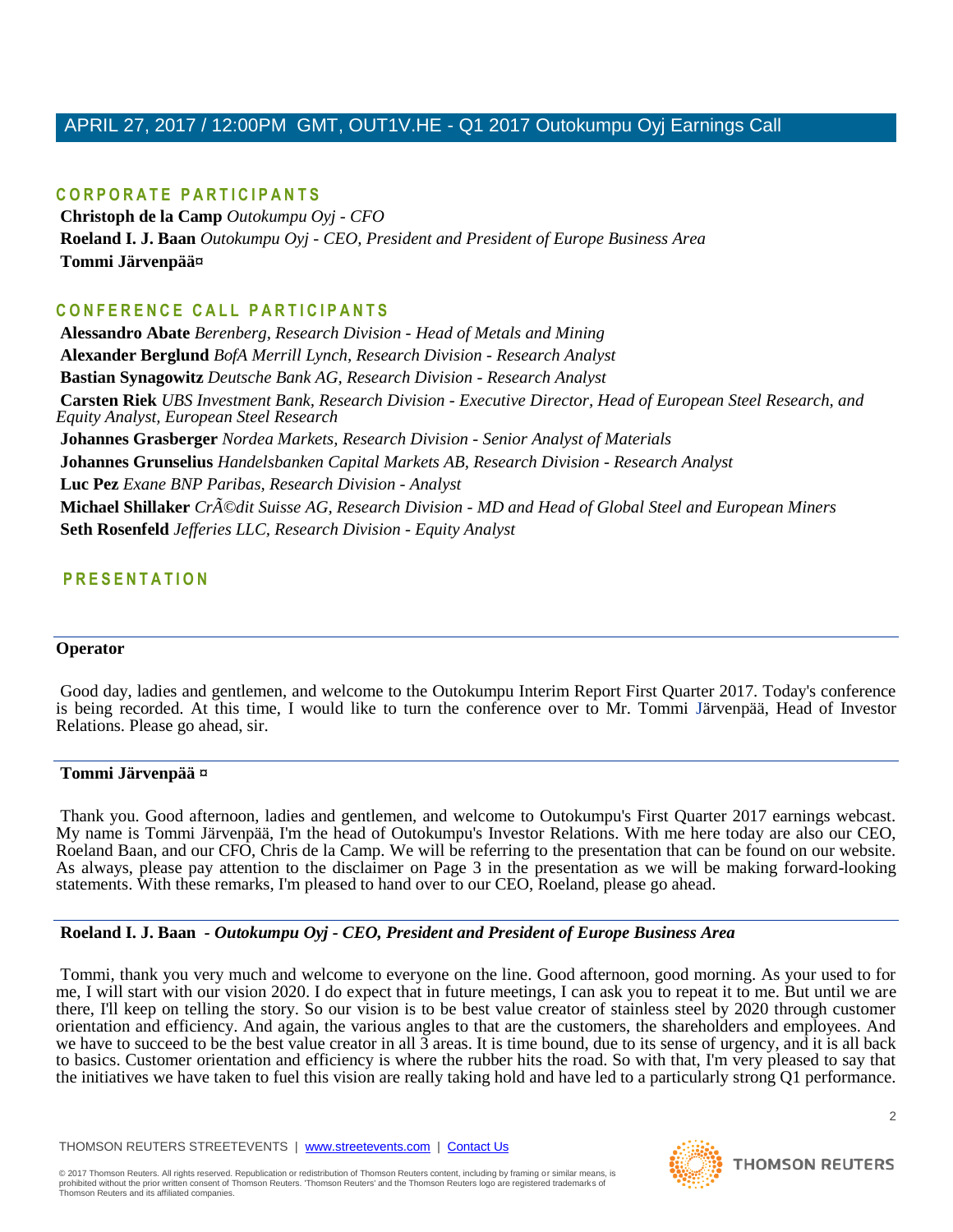You can see, our adjusted EBITDA was EUR 294 million for the quarter, which is a tenfold increase over the first quarter of last year, and the tripling of the fourth quarter of last year. In fact, the full adjusted EBITDA of the first quarter is more or less equal to the full EBITDA of the full year of 2016.

Moreover, all our businesses delivered black numbers. We were positive not just in Europe, where you are probably used to it, we were positive in Long Products, which had a difficult 2016 and, most importantly, we have -- made extremely strong positive numbers in the Americas. One of the questions you have been asking us all the time, when will Americas be positive? There you are. Americas are positive. This is all the result, of course, partially from a good market and I'll come back to that. But the productivity and efficiency improvements were very much visible in the results. In just a few examples, in the U.S., our very low cash conversion cost improved by 12% quarter-over-quarter. In Europe, it was 4%. For such a mature environment, extremely strong performance. And on top of that, we had significant reduction as well in the absolute fixed cost.

When you look at SG&A, which is one of our other big initiatives, we, again, are well on track to make the targets that we had of the EUR 300 million run rate by the end of the year. And actually given the development, we think that we are on track to beat that target.

Talked about the markets, markets were strong with good base price increases if you take year-over-year, we were up about EUR 100 in Europe and up about \$170 in the U.S. And of course, ferrochrome, as you know, at USD 1.65 was a big tailwind.

We had as well, as you can see -- this essential net working capital increase, which led to a -- partially led to our negative cash flow. The investment in net working capital, however, is mainly due to volumes and pricing. And we expect the payback to be very strong in its cash flow for Q2.

When we go to the next slide. Already talked about the base prices, up EUR 100. What is interesting to see is, if you look at the imports, they stay more or less at the same level, 23%, 24%. They were slightly down to 24.2% in Q1 over the Q before. Most of that, as you can see most of that reduction actually came from the Asian side, where we think that, especially Korea, was in its exports lower than before. Now these are cold rolled numbers. If you look at hot rolled, which I don't have a slide here, there, you can see that conversely, the imports were up mainly from China. Now first of all, hot rolled is only a small portion of the market. And secondly, although the hot rolled imports of China into Europe were up by almost 85% compared to the average of last year, it's still only 22% of the total hot rolled sales versus about 16% over the average of last year. So yes, there's an increase, but there has been an increase in the market size as well. And as a result, you see as well that, for instance, the domestic players went down from 70% to still 65%. So we shouldn't overplay the role of the hot rolled imports into Europe basically because much of the market is cold rolled and reroll capacity is not so large as to make a significant impact.

When we go to the U.S., then we see that the prices have been increasing during 2016, and a slight tick up as well in the first quarter, about \$170 I said earlier. And you see there that, again, imports are coming down. The Chinese imports for cold rolled have basically disappeared from the market and you see again that the rest of Asia as well as the rest of the world is coming down. And the 2 drivers there basically are, for Asia, Korea and for Europe -- and for the rest of the world, Europe, which shows -- is a clear sign of the very strong market that we are having currently in Europe. So with that, we go to the financials. Chris, if can I ask you to take care of that?

#### **Christoph de la Camp** *- Outokumpu Oyj - CFO*

Okay. Thank you, Roeland. And good morning. Good afternoon, ladies and gentlemen. I'll start on Slide 8 to look at the summary of the key financials here that you can see. Let us start with our stainless steel deliveries in the first quarter. Here, you can see that deliveries were up against the same period last year by 29,000 tonnes. And this was driven, most particularly, by much stronger deliveries in the Americas versus the prior year period, but also by higher deliveries in Long Products. European deliveries were down a little bit due to the closure of our Benrath sites during the course of the year and, therefore, reduction of our overall capacity from that.

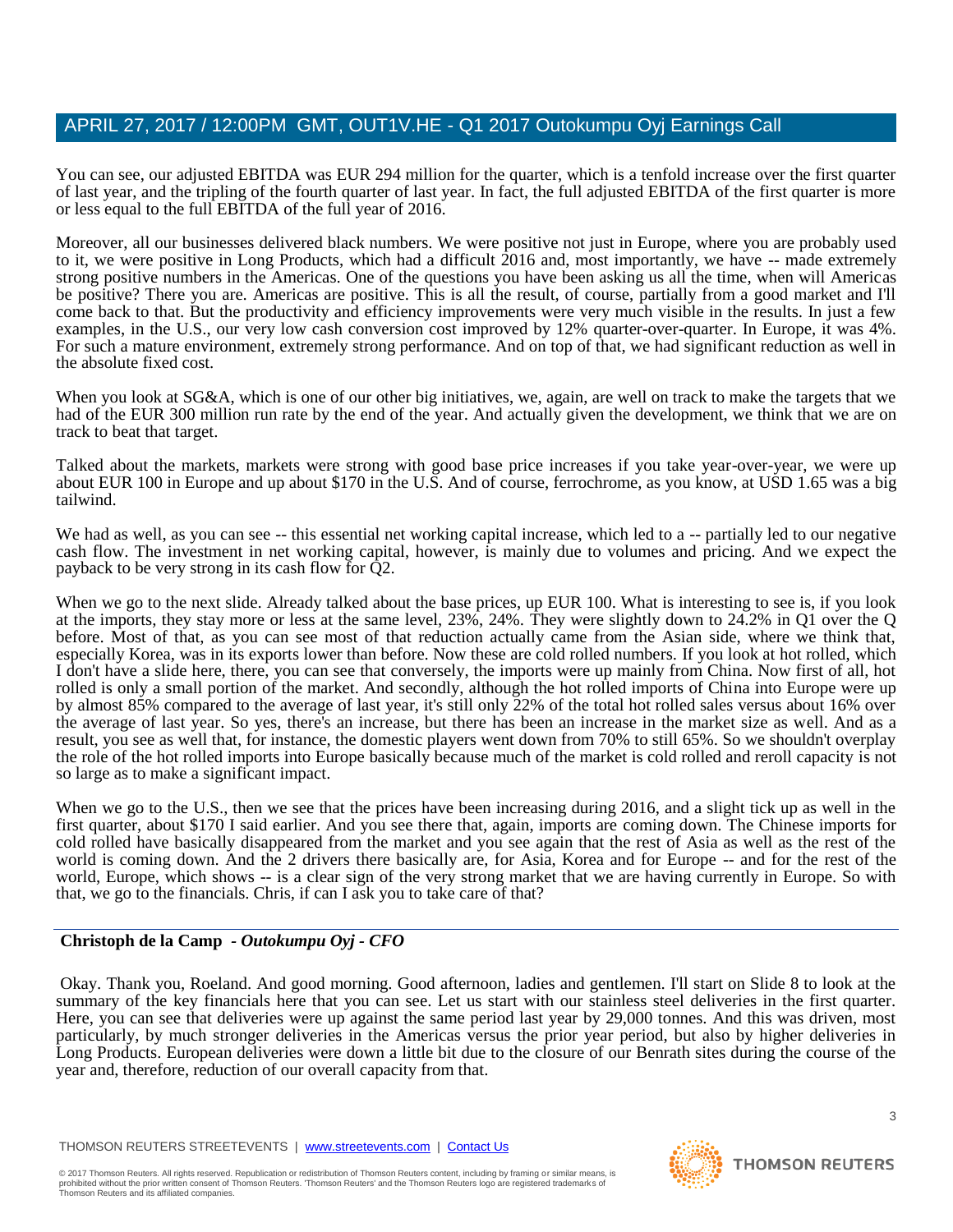If we then move on to the sales. They were clearly higher and this was driven on the one hand by higher deliveries, but also by higher prices during -- that went up in the course of this year on a Q-by-Q comparative basis.

If we then move down the charts, clearly, Roeland has already outlined that the adjusted EBITDA multiplied by a factor of 10 on a comparable period, so, a significant improvement. A lot of that, due to our self-help program and the delivery of our must-win battles. But also, the market helped somewhat. And then, resulting from that, a much stronger net result. And you can see that in the first quarter already, we have delivered more net result than the whole of 2016.

Cash flow, operating cash flow, was negative for EUR 53 million, and therefore, somewhat worse than in the same period last year. And that was driven, as Roeland has already outlined, by a significant increase in net working capital. And I will come back to explain that a bit more fully as to what actually drove that. As a result of that, net debt increased to EUR 1.376 billion, but it is down significantly versus the same period last year.

And the capital expenditure number here of EUR 19 million was a little bit lower than last year. However, I would stress that this an accounting number, the cash number was higher at around EUR 45 million. And therefore, this sets us on track on the ballpark EUR 150 million to EUR 200 million capital expenditure that we're trying to target on an annual basis.

Our staff levels came down a little bit and this was also driven by the ongoing efficiency programs that we have, but we also sold a smaller business in the U.S. earlier in the quarter.

Let's now move on to Slide #9, which shows the European result in a little bit more detail. If you look at the left hand charts, you can see that deliveries at 415,000 tonnes were actually the strongest since the first quarter of last year. And if you look at why they were lower, this was, as I just said, due to the closure of the Benrath site in September of last year, which took out some capacity. So the capacity which sits behind these numbers is not exactly comparable. Therefore, we consider this to be an underlying, very substantial improvement as well.

And you can see on the right-hand side, the very, very significant improvement in EBITDA in Europe, it tripled -- more than tripled. Again, a large driver here were cost reductions, both variable and fixed cost reductions. Our SG&A program, of course, impacts [Europe] particularly because of its very large size within our company and these played major roles in the improvement. But also, of course, the market environment has improved and ferrochrome prices also supported that result.

What we're seeing in Europe at the moment is ongoing strength in the market. We saw strong customer demand in all segments, really, but especially in the consumer segments. We saw higher base prices. Q-on-Q in the comparable period of EUR 100 a tonne. But even if we look at the end of the last year during the course of this quarter, we saw EUR 40 price increase there as well. We've seen distributor inventories notch up a little bit so they have increased during the course of the last quarter. And we obviously continued to see strong performance in our operational costs.

If we look at the ferrochrome operations. On the one hand, positive impact from the much increased ferrochrome price, which rose from Q4 by USD 0.55 per pound. They were also -- we also had a higher delivery volumes in the quarter versus the prior year period. But on production, we did see some issues, where we had a technical issue in one of our furnaces, which broke down. And while this did not lead to lower deliveries because we were able to draw on our inventory levels, this will have an impact on carryover into Q2.

Let us move onto Slide #10, and particularly, here on the chart on the left where we can see the delivery volumes over the last 5 quarters. Q1 has a strong result for the Americas, 182 kilo tonnes, that is a little lower than the third quarter result. I think if we had not sold our plates business in North America during the course of the quarter, the result would've been marginally ahead of the Q3 '16 results like-for-like. So just about a new delivery record and a lot of production records also reached during the course of the quarter. Again this was driven by a very solid demand in all customer segments and especially the end consumer segments.

And then the chart on the right, the EBITDA chart. You can now see here very clearly that the improvement trend in the Americas continues. It has been a huge change when we compare the first quarter of last year to the first quarter of this

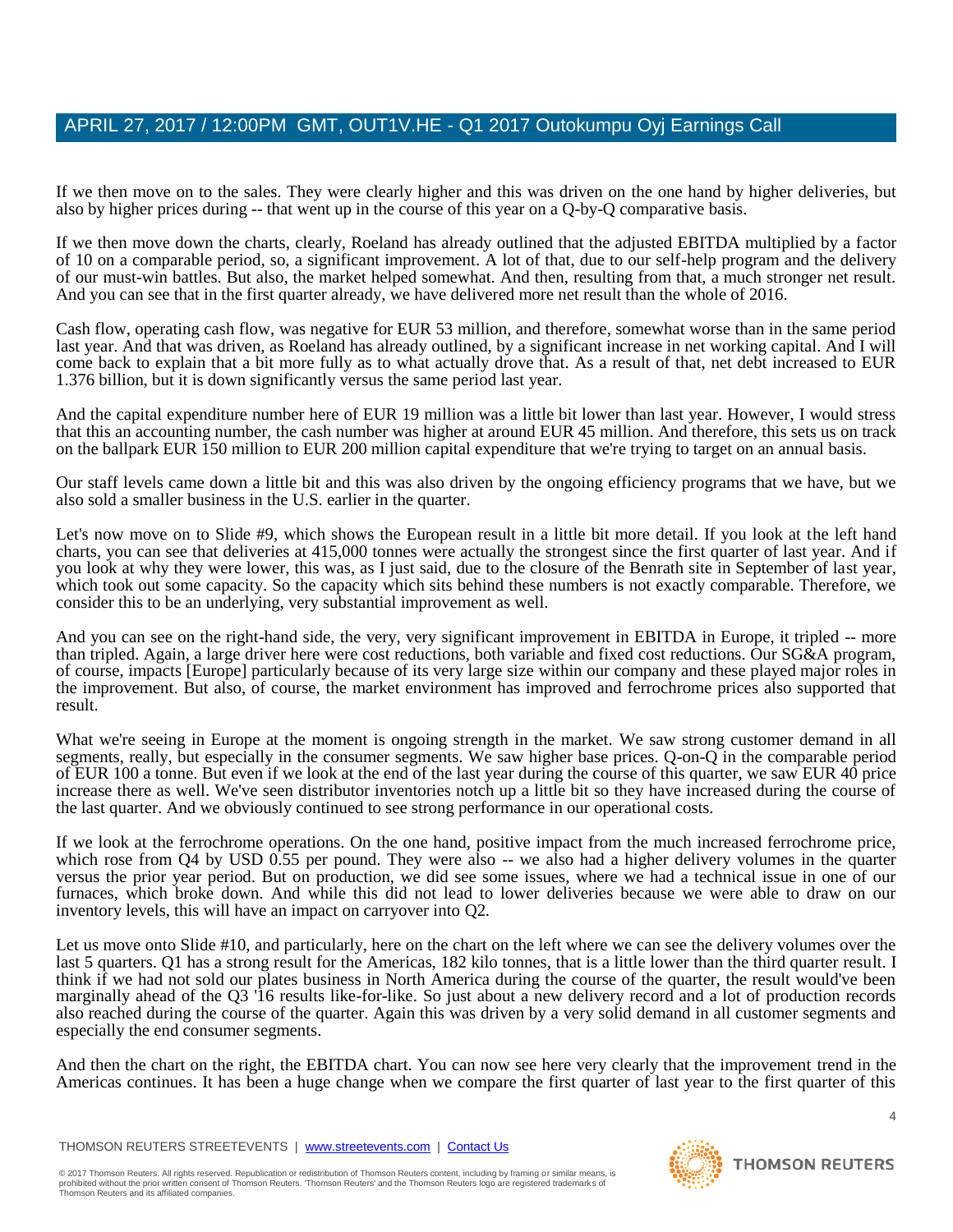year. But also, you can see an ongoing trend quarter-on-quarter, with a small blip in the fourth quarter, seasonal blip, where improvements continue to be made. This is the result of the higher volumes I've just outlined, improved productivity, base prices, a better product mix. But particularly, strong, clearly also, the reduction in variable cost per tonne and fixed costs in the operations and in the back-office operations of the business.

We did see the favorable market environment starting to attract some imports volumes into the regions. Inventory levels, we are beginning to see nudge up a little bit in the Americas as well, particularly in the U.S. And the result was also improved by a small positive net impact of metal derivatives. But I would like to stress and here, that this is small and even without taking that into account, the Americas would have been solidly positive at an EBITDA and at an EBIT level. So we are finally positive here on a like-for-like basis on EBIT, EBITDA, underlying or adjusted, whichever way you look at it, it is now a positive result at that level.

Let us move on to Slide #11, the Long Products business. Again, looking at the deliveries on the left, you can see that for some time, this was the best quarter. And here, we have really seen demand improve significantly from the automotive, aerospace and oil and gas sectors. But we've also benefited here from the strong demand in our European business area, which needed additional slabs due to strong demand and the material, which we could not produce in the other melt shops was made up in Sheffield in our melt shop in Sheffield, so that also contributed to the improvement in volumes to some extent there as well.

And after a difficult 2016, you can see here that the EBITDA in the first quarter was very solid, EUR 9 million. Again, higher deliveries, better prices, but also cost efficiencies contributed to that. Again, here I would make the point that while inventory adjustments and metal derivatives had a small net impact, again, this business would've been very solidly positive as well even without this.

Now moving on to Slide #12. We did see a significant cash outflow during the first quarter of this year. So our net cash from operating activities was minus EUR 53 million. And the biggest contributor to that was the increase of EUR 280 million in net working capital. It was caused by an increase in trade and other receivables. And this in turn was caused by higher base prices, higher raw material prices, higher delivery volumes. And some of those deliveries were very much skewed towards the end of the quarter, so that it ended up increasing our receivables as well. We also saw the higher ferrochrome prices that we saw during the first quarter work their way into our receivables and also into our inventory values. And that alone -- the increase in ferrochrome accounted for over half of the overall increase in net working capital.

There were further cash outflows of financing activities of EUR 91 million. You are all aware of the dividend paid in the first quarter. We re-bought some treasury shares, particularly -- only solely for the purpose of hedging future performance share plan, payouts that we expect, so these were the biggest contributors to that item. And the financing costs in the first quarter, with EUR 32 million of which EUR 24 million were interest costs and the balance was derivatives.

Overall, liquidity reserves were very, very high again at EUR 0.8 billion, somewhat lower than in the past, but still very, very adequate for our business. As a result of the cash flow, our net debt increased a little bit, and it stood at EUR 1.376 billion by the end of the first quarter. On the working capital side, I would just like to say that there were, apart from all the increases due to higher sales, higher prices, higher deliveries, we also did have the delayed sales towards the end of the quarter, which carried into the working capital. But also, we decided to reduce our factoring -- one of our factoring programs, higher cost factoring programs, to save interest costs there, so that also contributed approximately EUR 50 million to the increase in working capital. And as Roeland has said, while obviously in the first quarter in a very rapidly rising environment, this is always a lead -- does inevitably lead to an increase in net working capital. This should be viewed as an investment. A lot of this will reverse in the second quarter, and we will see cash flow much more positive - a much more positive cash flow during the second quarter than we saw in the first quarter.

Moving on to Slide #13 now. And the impact on this on some of the key balance sheet metrics here. On the left-hand side, you can see our normal charts. You can see that the net debt leverage has come down significantly yet again. So we are now at 2.4 on an LTM EBITDA basis. So very strong improvement there from 2016. But of course, the increase in net debt did lead to an uptick in gearing. So that was one of the negative consequences of that.

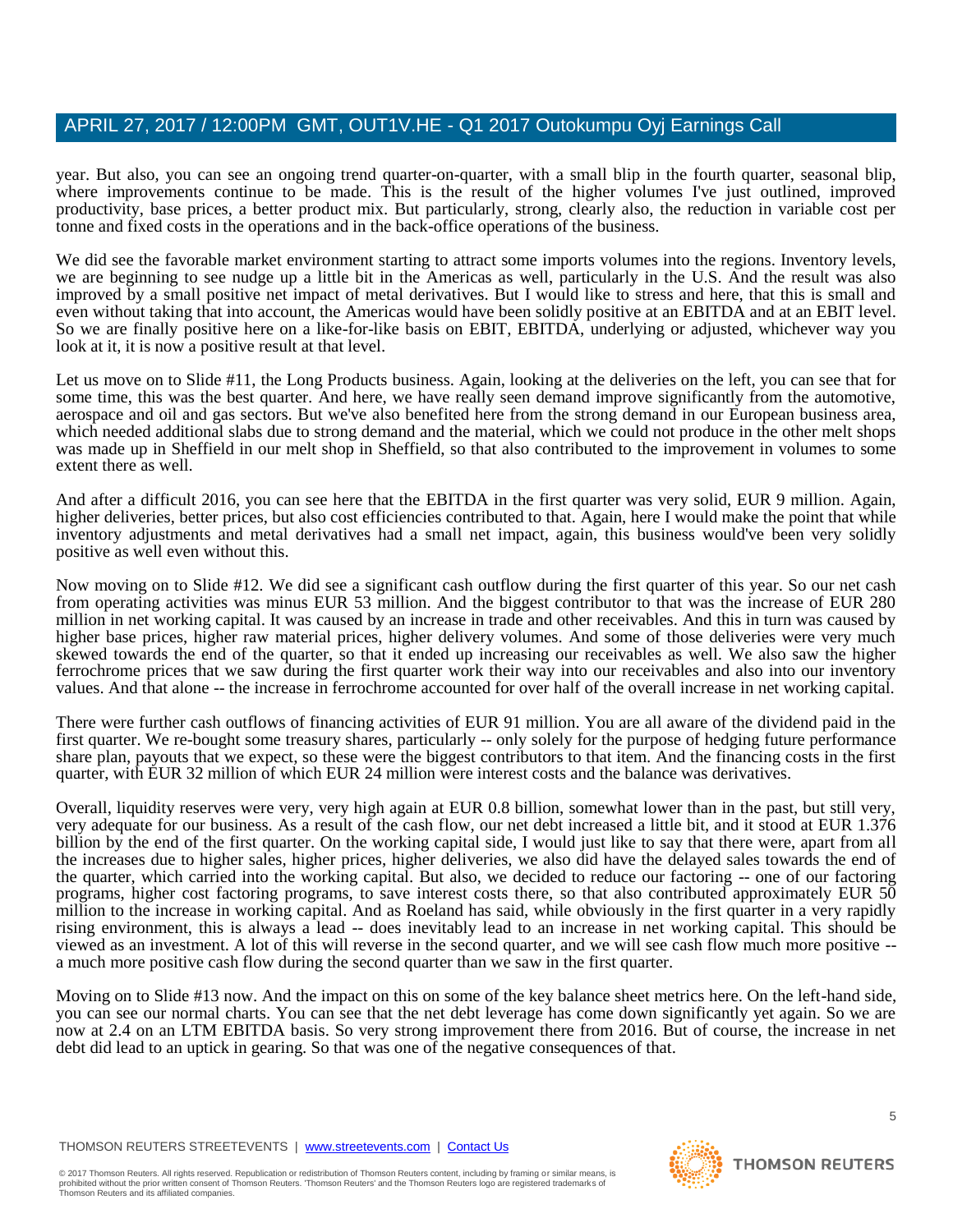And on the right-hand side, we're showing our debt maturity profile. I think the most noteworthy thing here is that, in early 2016, we faced a massive maturity wall in 2017, in the first quarter of 2017, on a variety of different debt instruments. We've now moved through that wall to the end of Q1. We have essentially dealt with all of those maturities. The remaining debt here is normal commercial paper that revolves on an ongoing basis. We have no immediate maturities left to deal with in 2017. We have very little, as you can see here, in 2018. So now have a clear run in terms of the next maturity wall coming in 2019. And with that, I would like to hand back to Roeland to give you a brief summary of our outlook for Q2.

## **Roeland I. J. Baan** *- Outokumpu Oyj - CEO, President and President of Europe Business Area*

All right. So looking forward to Q2. What we see already said that the underlying stainless steel demand remains robust. We see that in most markets, specifically those segments that are consumption led, both in Europe and the U.S. We do see further improvement in base prices, both in Europe and in the U.S. And we expect the deliveries to remain more or less at the same level as during the first quarter. Of course, we have, as you know, a lower ferrochrome price. It went from USD 1.65 to USD 1.54, and that combined with the issues we have had, which we can discuss further in the Q&A on our ferrochrome production -- will give a slightly negative result on the combined results. And as -- together, we expect the Q2 adjusted EBITDA to be somewhat lower than the Q1 EBITDA. And with that, I think we are open for questions. **QUESTION AND ANSWER** 

#### **Operator**

(Operator Instructions) And we would take our first question from Michael Shillaker from Credit Suisse.

# **Michael Shillaker** *- Crédit Suisse AG, Research Division - MD and Head of Global Steel and European Miners*

Three questions, if I may. Firstly, just on the guidance. We know that base prices are going to be higher in Q2 and you guided to relatively stable volumes in the second quarter. We know the ferrochrome price down is going to be about EUR 20 million or so, EUR 15 million to EUR 20 million or so of EBITDA on your sensitivity. So assuming that those price versus ferrochrome more or less balances out, is the delta to the downside in Q2 primarily from the ferrochrome outage? And are you seeing any other factors at play which we should be more worried about? Because in Q1, you gave an openended upside guidance of more than EUR 250 million. This is an open ended downside guidance. And does that -- should we be worried that actually you're seeing the earnings taper away as we go into the second quarter and that is why the guidance is open-ended, downside is question number one. Question number two, just on the ferrochrome outage. Obviously, we had another one in sort of Q3 -- I think late Q3, early Q4. Are you disappointed with the performance of the ferrochrome operations? Or is this something we should accept as relatively normal? Or if it's abnormal, what steps are you doing to assure the smoother running of the facilities? And just on the working capital. I understand completely on the EUR 50 million of factoring reduction. But still, sort of EUR 240 million of working capital build is pretty significantly higher than one of your peers. Acerinox just reported on their basis of sales this morning. So are you a little worried that working capital build got a little out of control? And we know it reverses out, but it's still better if you can generate free cash quicker? So are you worried that working capital build got a little out of control in the first quarter?

#### **Roeland I. J. Baan** *- Outokumpu Oyj - CEO, President and President of Europe Business Area*

All right. So I'll start with the first one. So yes, base price of ferrochrome price down. So is the difference when we say somewhat lower is it then because of the operational issues? And the answer is solemnly, yes. And by the way, when you say we have an unlimited upside and now we have an unlimited downside. If I'm somewhat cold; I'm still not freezing. So I wouldn't call that unlimited down. Then, are we disappointed with the ferrochrome performance? Yes, we are. If I take

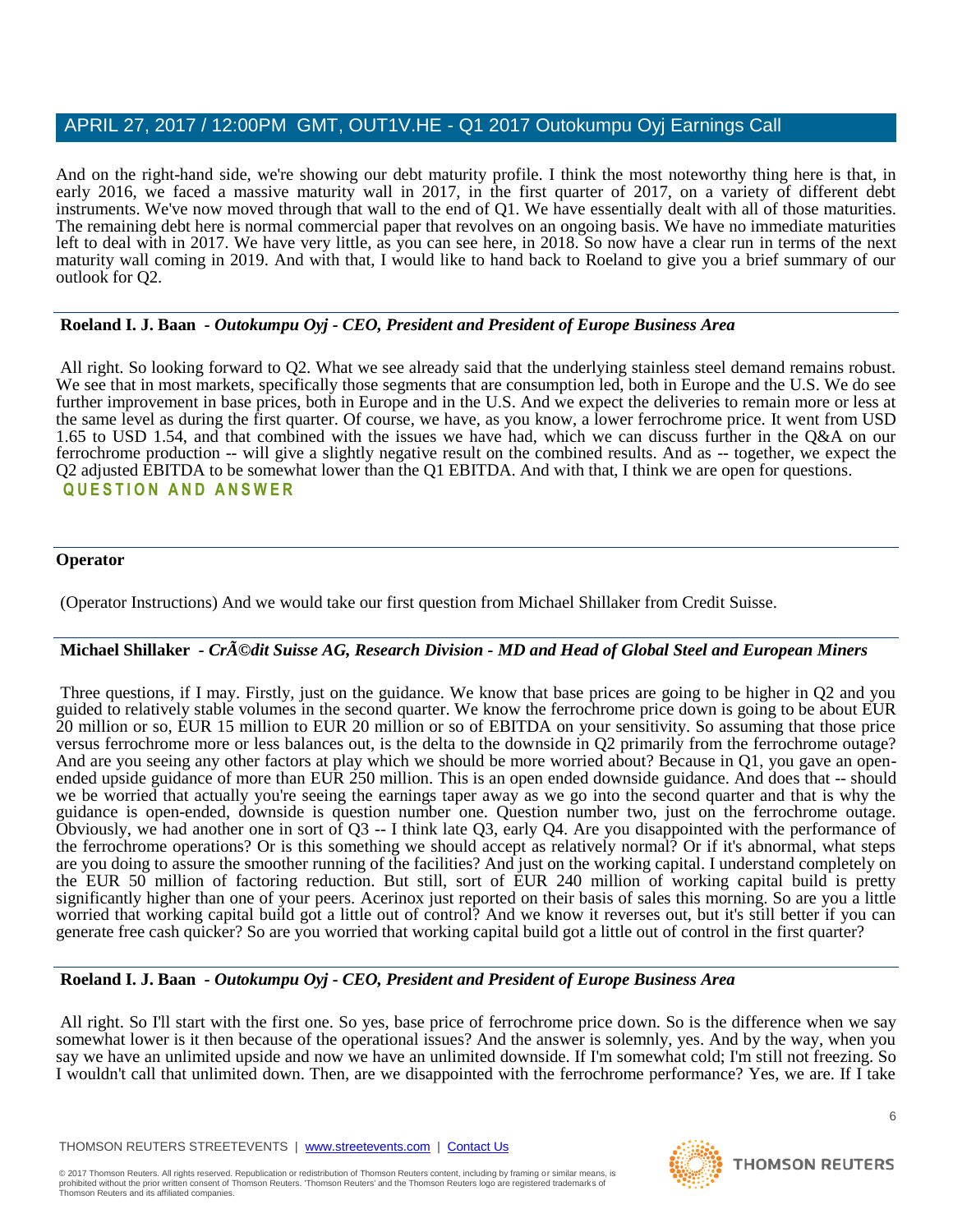you back to the discussion we had in Q4, when the startup led us to a delay in getting to normal production volumes into the second and the third week of October, before we were back on track. We did then very well. November, December and January actually were solid production months. And so during February, we started to experience some variability again, which we couldn't directly pinpoint what it was. And that lead to in the first, second -- first to second of March, in an event that we had an overflow of this furnace, where the raw material flowed out. And while doing this, damaged the cooling pipes and the roof of the furnace.

The root cause analysis in the end showed that there was most likely an issue with one of the scales for our -- the way we put coke into the furnace. As a result, we had been -- we changed from scale -- from one scale to another. This how this happened. And the analysis is that we were under putting coke into the furnace. And we thought it was a chemical issue. So when it was -- from the chemical analysis came out that we needed more coke, we just charged more coke. Until the point where we actually over-coked the furnace. And it started foaming and that is what caused the outburst of material and the damage. We had to stop it for 3 days. We didn't let it cool down completely, so that was a good thing. We still had liquid metal in there, which allowed us to then, after the repairs, slowly ramp up again. Why we're still not where we want to be, is because we have to replace the refractory of the roof and that means that we have to order the refractory, which will be in the month of May when we, again, put the furnace down for approximately 3 days to repair the roof. In the meantime, until we get to that installation of the new roof refractory, we will probably be running at about 60% to 70% of the capacity of that furnace to avoid any risk of further damage to the roof. And then, on the working capital. Chris, if you could take that?

## **Christoph de la Camp** *- Outokumpu Oyj - CFO*

Yes. So Michael, to answer your question on the working capital, I'd say, did it get out of control? Only to a very limited extent that we could do anything about. As I said, I'll break it down into broad buckets of numbers for you. Roughly EUR 50 million reduction factor, that was a very conscious and deliberate choice. It didn't get out of control. It was deliberately done to save on the high cost of one of our factoring programs. A second piece, about EUR 150 million was due to the increase in ferrochrome that worked its way into our inventories, but also into our receivables through the alloy surcharge. Again, out of control? No, it's one of the results of just higher prices and in due course, if and when ferrochrome prices fall, that will come back. The balance of that leaves about EUR 75 million roughly in terms of delayed deliveries. So what happened here was that, we had some logistics issues, which meant that at the end of February, material did not get shipped and moved into March and, therefore, collections that should have happened in March did not happen and will be delayed into April. So this is the element where I'd say, that could have been gone better. It didn't. It's a timing issue. It will come back in the second quarter. The balance then we also saw an increase in receivables, but that was effectively offset by an increase in payables, as well, just simply due to higher base prices, higher delivery volumes versus Q4. We sold 56,000 tonnes more and I would say that's a side effect of a much stronger business environment in Q2 than Q4. So again, not out of control, but a result of stronger underlying business.

#### **Michael Shillaker** *- Crédit Suisse AG, Research Division - MD and Head of Global Steel and European Miners*

Can I ask a very quick follow up? Can we get the volume of ferrochrome shipments that are likely to be lost in Q2? I hear you in terms of the smelter offering at 60% to 70% utilization, but so we can try to run the maths on the actual volume lost?

#### **Christoph de la Camp** *- Outokumpu Oyj - CFO*

We will be producing about 105,000 tonnes.

#### **Operator**

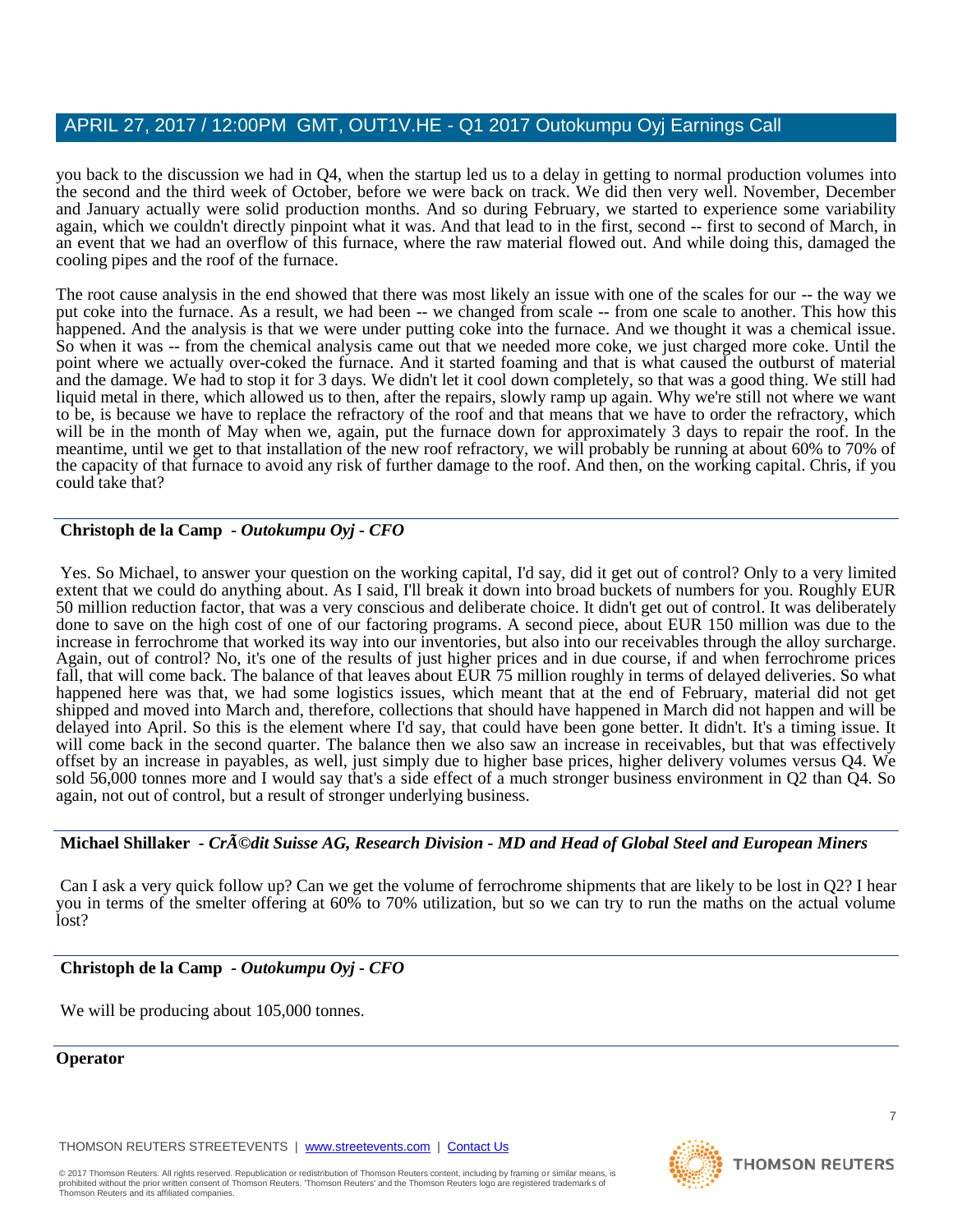We would take our next question from Johannes Grasberger.

#### **Johannes Grasberger** *- Nordea Markets, Research Division - Senior Analyst of Materials*

It's Johannes from Nordea. First question is on the delivery mix. So, I'm just checking. It looks like the mix wasn't as good as last year, Q1. There seems to be a little bit of more semi-finished steel going out. Just wondering if that has not been a dilutive factor into Americas? Or where has the mix been weaker compared to last year? That's the first question.

#### **Roeland I. J. Baan** *- Outokumpu Oyj - CEO, President and President of Europe Business Area*

Can I just for my own education, how do you deduct this higher portion of semi-finished?

#### **Johannes Grasberger** *- Nordea Markets, Research Division - Senior Analyst of Materials*

It's just checking from Page #11, where it's 42,000 tonnes. And then, 24,000 tonnes a year ago. So more semi-finished products going out.

#### **Roeland I. J. Baan** *- Outokumpu Oyj - CEO, President and President of Europe Business Area*

Okay. Got you. As you can see, there's a 40,000 increase in the overall and a 20,000 increase in the semi-finished. So the -- in percentage-wise, the mix actually is richer, although there's more semi-finished going out.

#### **Johannes Grasberger** *- Nordea Markets, Research Division - Senior Analyst of Materials*

All right, exactly. Because the overall volumes are higher, so that's part of it. This is coming through the semi-finished products because it's part of the overall mix in the demand.

#### **Roeland I. J. Baan** *- Outokumpu Oyj - CEO, President and President of Europe Business Area*

If you take 610,000 tonnes against 640,000 tonnes with the stainless, and then you see the 18,000 tonnes difference. Then you see that the overall mix has become stronger.

#### **Johannes Grasberger** *- Nordea Markets, Research Division - Senior Analyst of Materials*

Right, right, makes sense. Then, in terms of the quite massive surge in the coke prices. Just thinking, is that something that is also additional cost headwind going into second quarter? Of course, not something that is extremely consumed in ferrochrome, but I suppose it's still some small headwind assuming that you were still able to consume a lower priced coke in the first quarter.

**Roeland I. J. Baan** *- Outokumpu Oyj - CEO, President and President of Europe Business Area* 

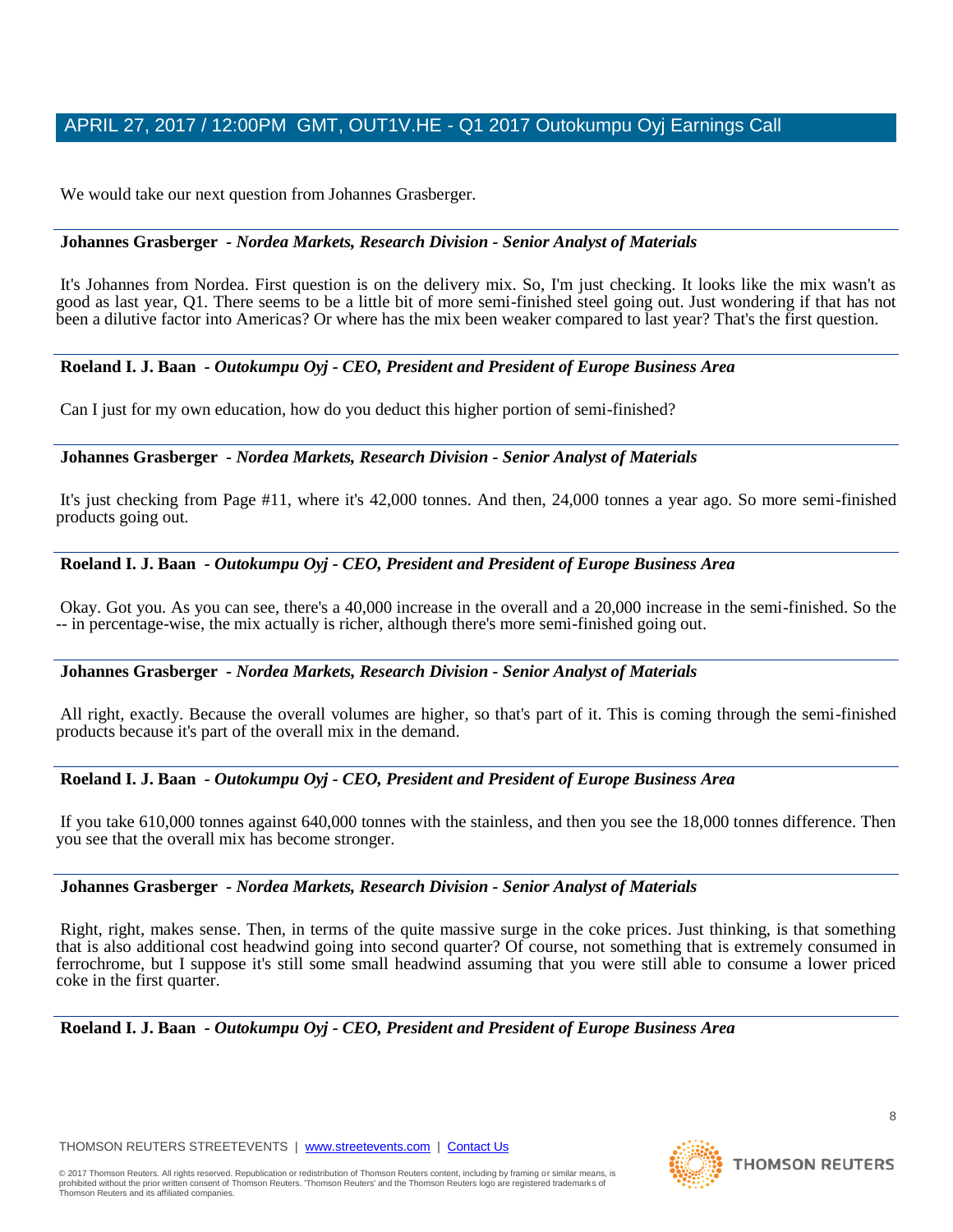It's -- no it's not really a factor. It's too limited. Although as I said, we have been -- spending too much coke in Q1 unfortunately. But it will not be a determining factor.

## **Johannes Grasberger** *- Nordea Markets, Research Division - Senior Analyst of Materials*

Right. Okay. And then I've got a question on the working capital swing as well. So, if we now run the numbers and we go into the second quarter, so assuming this EUR 80 million of delayed deliveries, that will come back. And we already see that, okay, chrome prices are a little bit lower. So I suppose we are talking something about, easily, EUR 100 million working capital reverse, which will be roughly 1/3 of the first quarter tie up?

## **Roeland I. J. Baan** *- Outokumpu Oyj - CEO, President and President of Europe Business Area*

Right. I don't want to comment on the exact numbers. But it's going to be a very substantial improvement in working capital, Johannes, yes.

#### **Johannes Grasberger** *- Nordea Markets, Research Division - Senior Analyst of Materials*

Yes, right. And then just curious, still on the working capital tie up in this quarter. Was that a surprise after kind of closing the books? Or was that something that you were already seeing and expecting once you saw that the ferrochrome prices jumped into Q1 with the exception of these delayed deliveries, which was kind of exceptional?

## **Roeland I. J. Baan** *- Outokumpu Oyj - CEO, President and President of Europe Business Area*

No, I don't think it was a surprise. I think the -- we -- when we had discussions with various investors and analysts in the first quarter, I think we were always very clear that working capital was going to go up significantly. And this is going to have a negative impact on Q1 cash flow. So it wasn't a big surprise.

#### **Johannes Grasberger** *- Nordea Markets, Research Division - Senior Analyst of Materials*

Right, right. Agreed on that one, that it's been quite clearly communicated. The final question what I have is overall on the steel market. So I know that the guidance is, in general, for the second quarter. But if we just kind of -- if you could just talk little bit about the market dynamics when we head for the second half. So it seems there's been a little bit of restock happening in the first half of this year and now metal prices going down a bit, and then we also have the Chinese inventories rising, for which we've heard some comments lately. So thinking whether there could be some slower demand patterns in the second half versus first half of this year or perhaps there are some other elements that we should be aware about that this shouldn't be the case?

#### **Roeland I. J. Baan** *- Outokumpu Oyj - CEO, President and President of Europe Business Area*

Look, it's seasonally -- Q3 is always weaker than Q1 and Q2 or Q4. And I don't see any reason why that will change. Of course, there's a lot of speculation going on with what happens with now the alloy surcharge for this is coming down because of lower nickel and lower ferrochrome. The only thing I can say is, while we have extremely good order books going into Q2 and for Europe now starting into Q3, very difficult to say whether that will -- these price movements will have an effect. If they would persist or go down further, of course, they will have an effect, where especially distribution sector will postpone purchasing for as long as they can sit it out with their inventories. Now, if you talk about inventories, in Europe, the inventories are up a bit. But you talk about 3 or 4 days. And so we are not talking about a vast

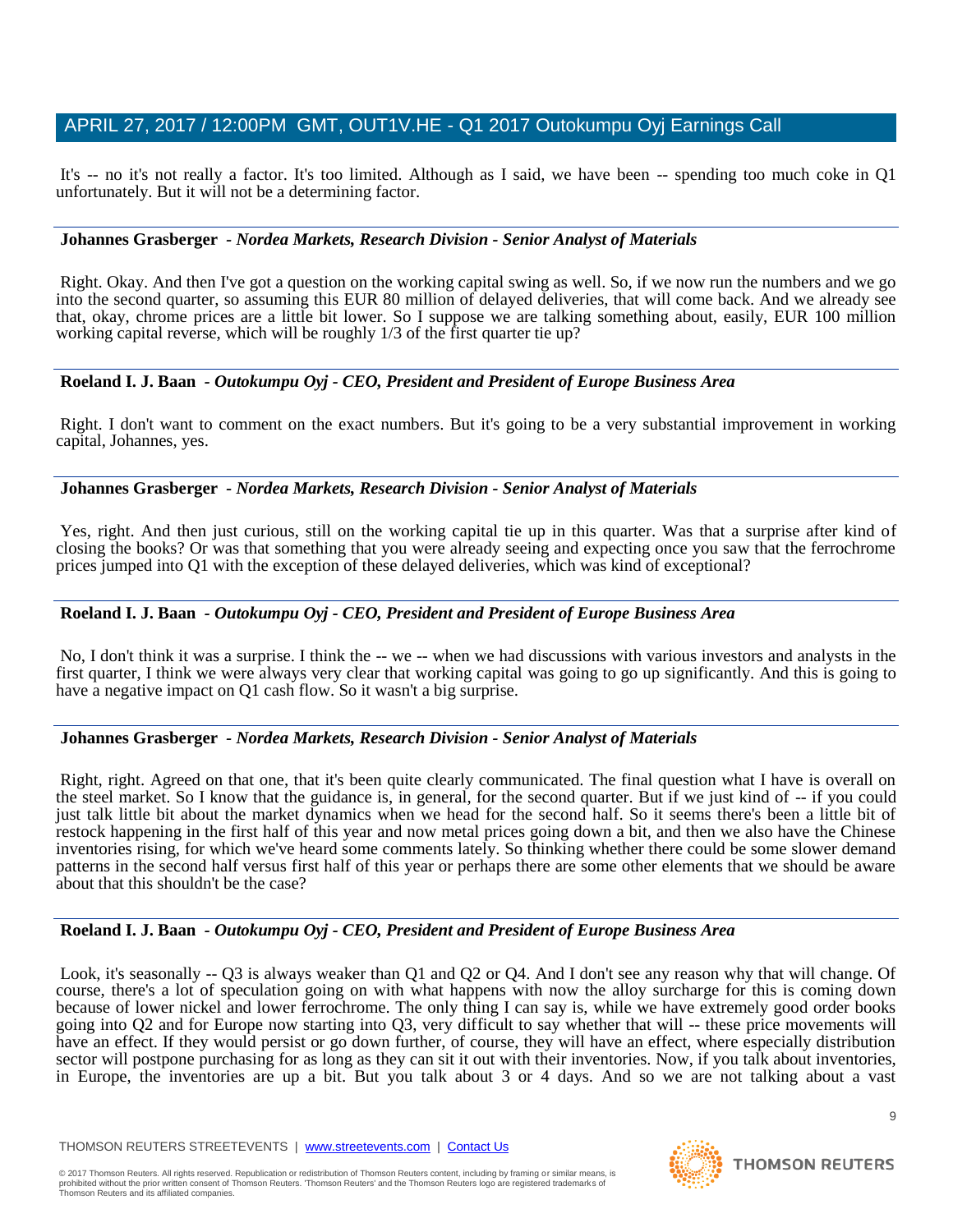overstocking. So for now I would say, yes, Q3 will show its normal seasonal pattern, but it's too early to say anything into Q4.

#### **Johannes Grasberger** *- Nordea Markets, Research Division - Senior Analyst of Materials*

Okay. And just a small follow-up. So I suppose for the entire industry and the entire stainless steel value chain, the most, best outcome would be a situation where the metal prices, if they were to edge lower, they would basically edge lower as quickly as possible because that would make the de-stocking phase as short as possible. Would you agree on that?

#### **Roeland I. J. Baan** *- Outokumpu Oyj - CEO, President and President of Europe Business Area*

Yes. I think the best scenario always is everything's stable. So that's what we're going for.

#### **Operator**

We'll take our next question from Alexander Berglund of Bank of America Merrill Lynch.

#### **Alexander Berglund** *- BofA Merrill Lynch, Research Division - Research Analyst*

It's 2 questions from me. First of all, on Europe, I wonder what your view is on the risk for imports into Europe. Now, especially, it seems like Brussels has not been so supportive and there wasn't any revision on the anti-dumping against Taiwan. And then, secondly, on the U.S., a bit more longer-term. What potential do you think you have to further increase the mix in the U.S. now that you're gaining market share and utilization is going up?

#### **Roeland I. J. Baan** *- Outokumpu Oyj - CEO, President and President of Europe Business Area*

Okay. So let's start with Europe. And I'll try to explain a little bit the Taiwan case. Because it's not that Europe is changing its stance. So as an industry, we thought there would be a case, a case that can be proven on so-called absorption of duties. Given the numbers in the European market, that looked reasonable, so the EU investigated. The problem that occurred was the Taiwanese market participants did not participate in the answering of the questions, to a large extent. So the full distribution sector did not cooperate, and it was only the 2 producers that cooperated in this investigation. And as a result, on those numbers, there was no proof that, for these players, there was an absorption of duty. And as a result, the commission said, we will just keep the existing duties intact. It's not that they are lower -- they just keep it intact, the current 6.7%. So it's not a case of a change of heart. They just followed the procedure and the procedure didn't give them the tool to actually do anything about increasing it. As far as the U.S. is concerned, yes, of course, we are looking to improve our mix. We -- and I think you'll see that from those numbers, as Johannes pointed out, the mix has improved and the main volume growth has been in the U.S. So you can already see that there is a shift in the mix to richer mixes. And we are -- this is a stated objective as well that we will continue that path and this is one of the main commercial drivers between now and 2018 for our returns in the U.S.

#### **Operator**

We would take our next question from Luc Pez of Exane.

**Luc Pez** *- Exane BNP Paribas, Research Division - Analyst* 

THOMSON REUTERS STREETEVENTS | [www.streetevents.com](http://www.streetevents.com/) | [Contact Us](http://www010.streetevents.com/contact.asp)

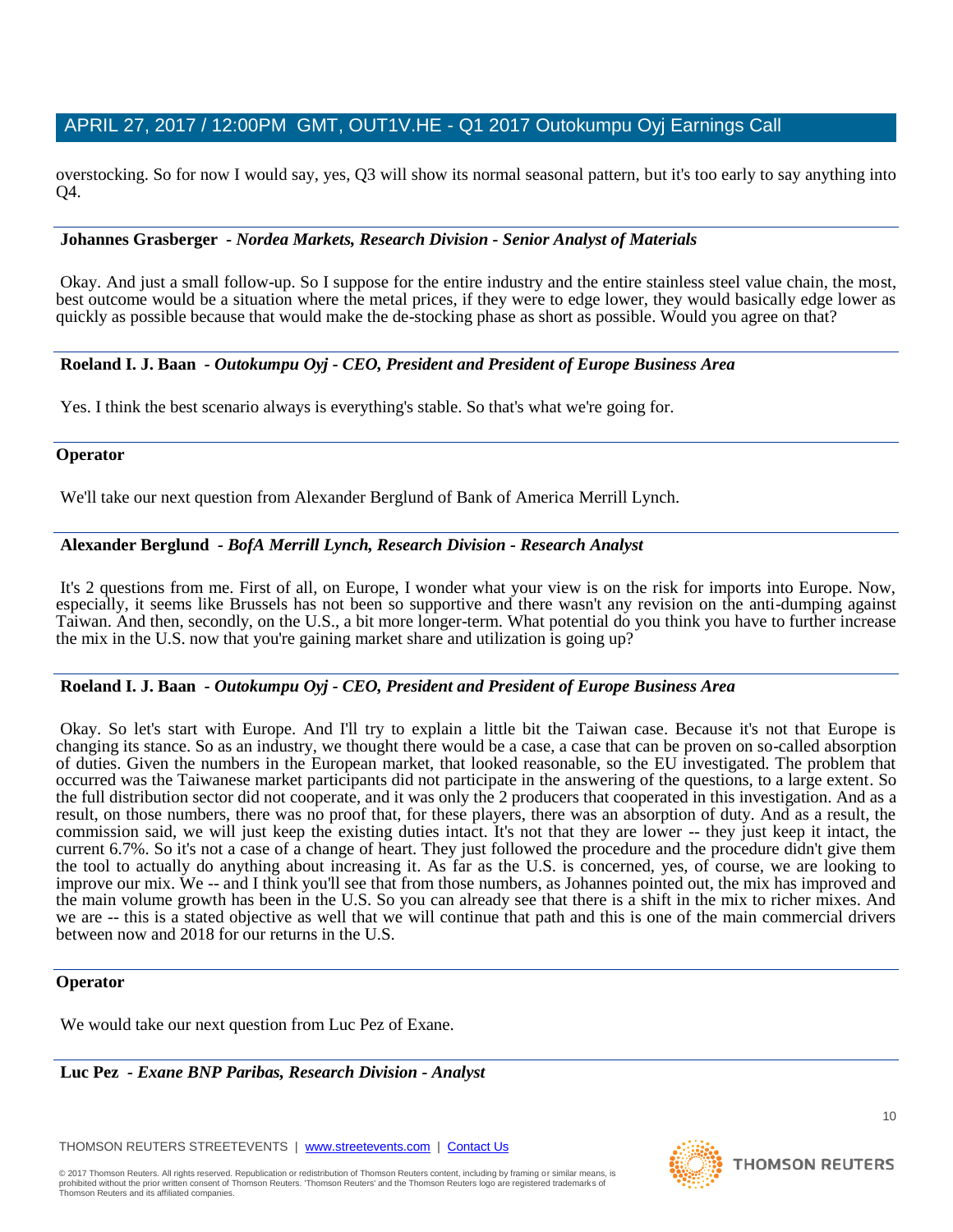A couple of questions as a follow-up. First of all, with regards to the windfall gain, would it be possible to at least actively break it down as far as the contribution to the U.S. turnaround is concerned in particular in the Long Products as well? So that would be my first question. And secondly -- sorry.

#### **Roeland I. J. Baan** *- Outokumpu Oyj - CEO, President and President of Europe Business Area*

Before you go on, can you explain what windfall gain is? And how that (inaudible)

#### **Luc Pez** *- Exane BNP Paribas, Research Division - Analyst*

Inventory -- relative inventory revaluation item you were talking, the EUR 33 million boost to the quarter, which was reported as inter-related inventory gains so far?

#### **Roeland I. J. Baan** *- Outokumpu Oyj - CEO, President and President of Europe Business Area*

Yes, specifically for U.S. and [Europe]?

# **Christoph de la Camp** *- Outokumpu Oyj - CFO*

Okay. Shall I take that?

# **Roeland I. J. Baan** *- Outokumpu Oyj - CEO, President and President of Europe Business Area*

Okay. So the number overall was small and in the interim statement, we talk about the number of a EUR 33 million which also includes some derivative gains, so if you take that out, then the number was overall about EUR 25 million, in round numbers, about EUR 8 million of that can be attributed to the U.S. About EUR 2 million or EUR 3 million to Long Products and the rest to Europe so, therefore, in context it is a very small gain.

#### **Luc Pez** *- Exane BNP Paribas, Research Division - Analyst*

And then, sticking to the overall market comments. As we had the Acerinox call a couple of hours ago, I seeing that your competitor may be a bit more concerned about the rising spreads with the Chinese market and ongoing weakness, maybe in Chinese markets and excess inventories, that can be seen here. Is this something which is a source of concern to you as well or you feeling pretty relaxed with regards to that?

#### **Roeland I. J. Baan** *- Outokumpu Oyj - CEO, President and President of Europe Business Area*

It's always a bad idea to be relaxed in this market. But if I break it down to pure numbers, we have seen since the high end of pricing in China, we have seen the prices come down with about \$120 to \$140. And if you look at cold rolled between EU and China for local markets, we are now at approximately a \$500 a tonne differential. On a base of, let's call it, \$2,100, \$2,200 in China. So if you take the 25% duty that is already more than the current gap, and then on top of that, you have, of course, the freight plus the supply line, plus the fact that you still get a premium for European material or Chinese material. So I'm not concerned at this stage. The gap is just not big enough for Chinese cold rolled material to

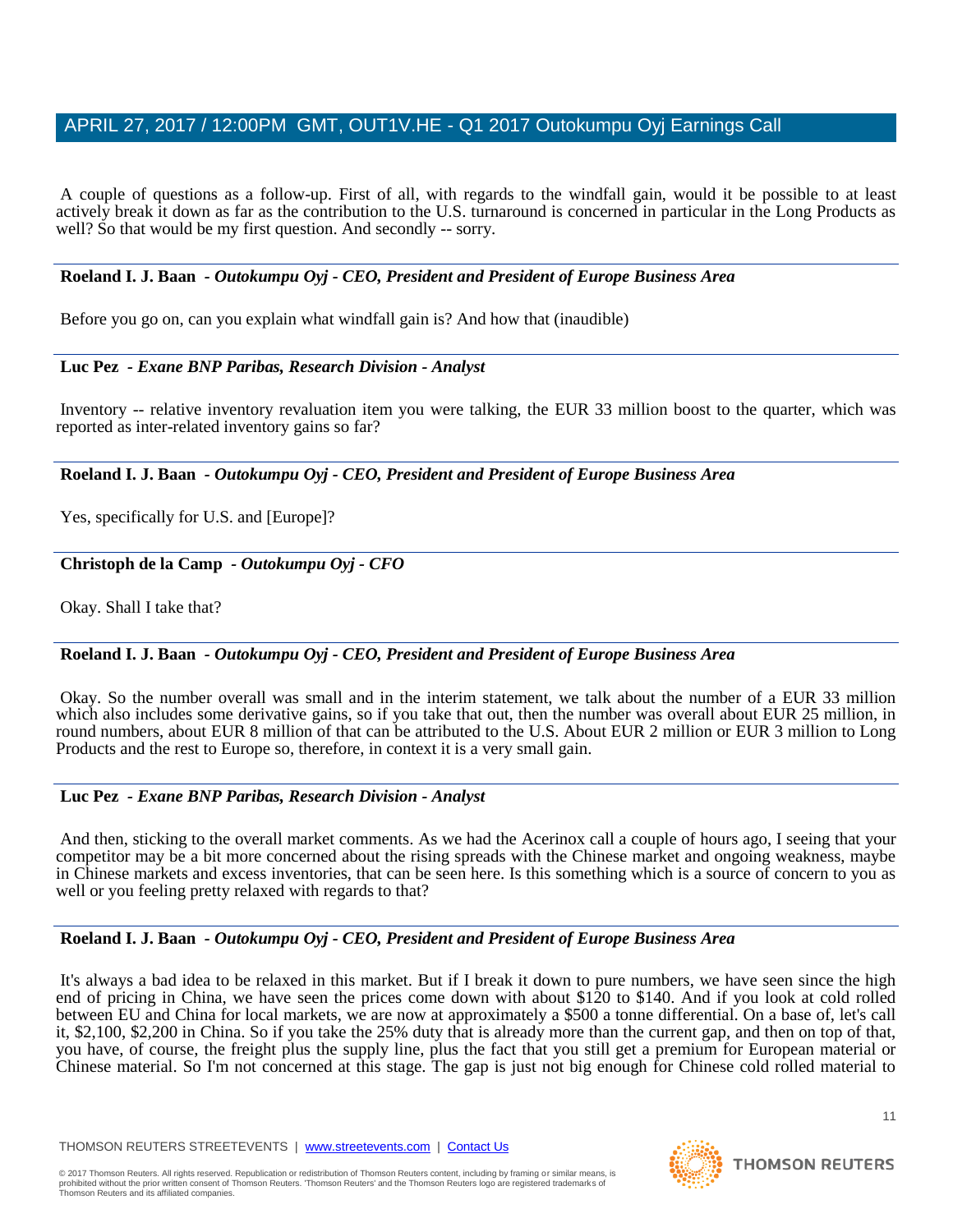find a way into Europe. But you have to monitor it you have to look at it and in that sense, I don't know what my colleagues have said. But in that sense of course, we all keep an eye on it. You do not want to shoot yourselves in the leg.

## **Luc Pez** *- Exane BNP Paribas, Research Division - Analyst*

Okay. So the way I should understand it, is that it's small to be seen as a gap for you to raise prices rather than in the actual downside risk emerging as of today, I mean?

## **Roeland I. J. Baan** *- Outokumpu Oyj - CEO, President and President of Europe Business Area*

That's not quite what I said. I said the gap currently is about \$500. And if you take the 25% import duty plus the freight plus the premium of Europe, there is still some way to go before you actually open the floodgates.

## **Operator**

We'll take our next question from Seth Rosenfeld of Jefferies.

## **Seth Rosenfeld** *- Jefferies LLC, Research Division - Equity Analyst*

I have a couple of questions on the outlook for Q2 guidance, and then a few fundamental issues with regard to trade policy is well. I guess, just going back to the very first question on the outlook for Q2. I'm going to try to push you here to give us a bit more color. Net-net of the various factors you discussed earlier, can you put the guidance in any quantitative context of what scale of downside we can see? You were generous to provide Q1 guidance north of EUR 250 million. Do you think that, that cold, but not freezing, would be north or south of EUR 250 million? Second question, with regards to outlook for volumes in Q2 being flat quarter-over-quarter, that seems to be somewhat counter normal seasonality. Have you seen a shift in buyer appetite in the last couple of months given the volatility in the raw material prices, perhaps, that led to less buying appetite for this period? It seems like normally, you would expect to tick up in the course of Q2. So if you can talk on buyer appetite and how your lead times have also moved over that time period?

#### **Roeland I. J. Baan** *- Outokumpu Oyj - CEO, President and President of Europe Business Area*

Okay. So on the first one, we were very clear in Q1's outlook, where I said, we give a one-off numerical guidance. And that is a one-off numerical guidance. So we have had many questions on somewhat, we just referred to the Oxford dictionary, where there is a reasonable explanation of how to take that. Definitely not a lot. That's one of the things that's clear. So, then on the volumes, no, we have not seen a change of buying appetite. In fact, if you look, we didn't say it. But actually the sales are slightly up going into Q2. But as this is not material enough for us to say it's up, we said it's in line. And it's -- so we have not seen a difference in buying appetite. It's still underlying strong and our order books are pretty full.

#### **Seth Rosenfeld** *- Jefferies LLC, Research Division - Equity Analyst*

Can you give us a sense on the lead time for new orders today versus where that would have been, say, 2 months ago?

**Roeland I. J. Baan** *- Outokumpu Oyj - CEO, President and President of Europe Business Area* 

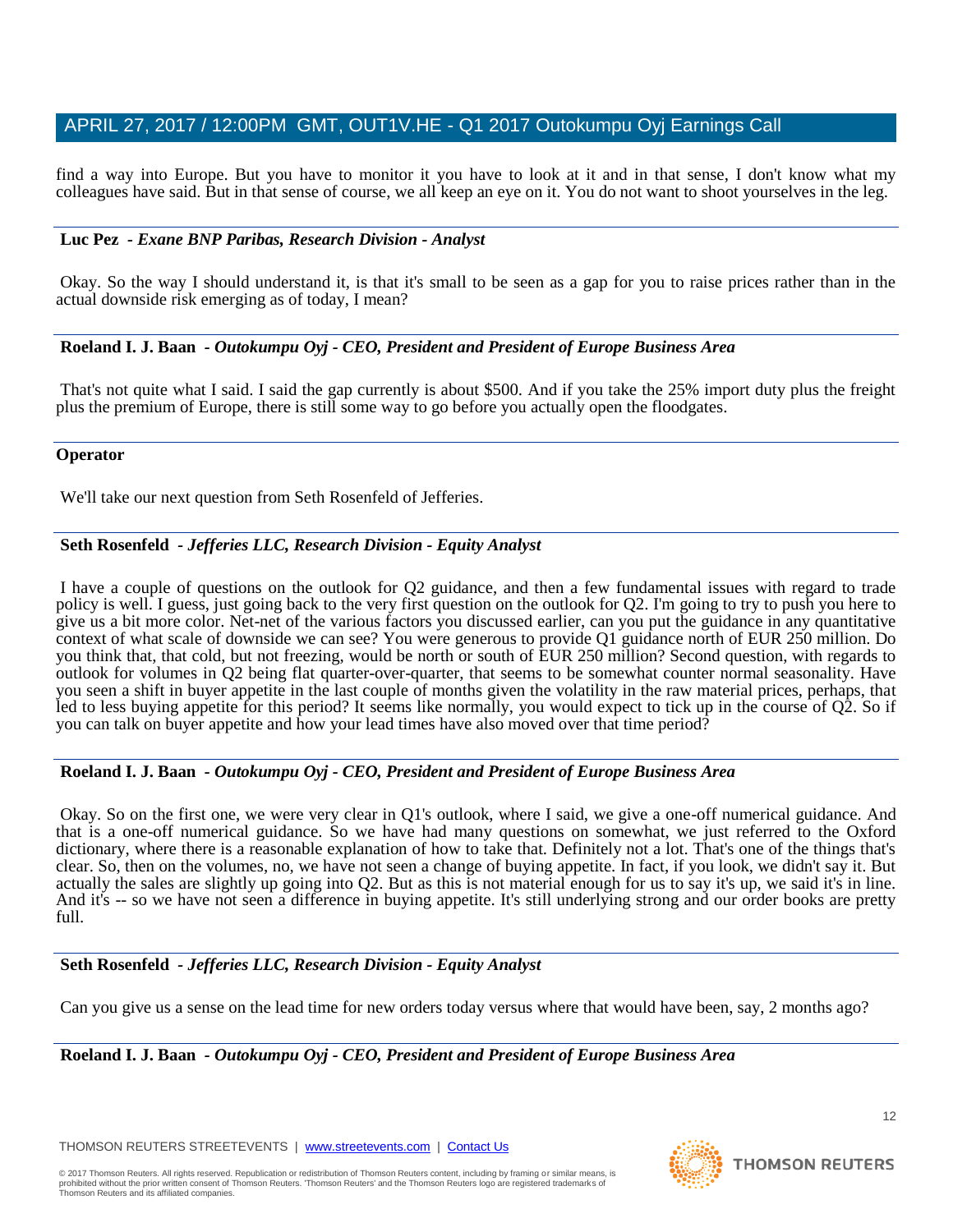Yes. So we are currently, for Europe, we're booking into July. And in the U.S., we're booking into June. So we are about - - no we are actually towards the end. So we have about 6 -- 6, 7 weeks in the U.S, which is what we were before as well. And we are 10 weeks in Europe, which is exactly where we were before.

#### **Operator**

We would take our next question from Bastian Synagowitz from Deutsche Bank.

#### **Bastian Synagowitz** *- Deutsche Bank AG, Research Division - Research Analyst*

I just got a few questions left. I'm just going to take them one by one, as well. So firstly, following up on the ferrochrome issue in Q1. You mentioned that shipments were stable, I believe that production was down. Has there been just any financial impact in Q1 already? And if so, could you help us to quantify it, i.e., what would have been Q1 EBITDA without the volume loss on the production side? Or hasn't there been any kind of effect from fixed costs capitalization?

#### **Roeland I. J. Baan** *- Outokumpu Oyj - CEO, President and President of Europe Business Area*

So there has been, although I think we did deliver out of inventory, mitigating some of the production losses, there has been a small effect on volume as well in Q1. We don't quantify that specifically.

#### **Bastian Synagowitz** *- Deutsche Bank AG, Research Division - Research Analyst*

Okay, okay. Well, then just onto my next question, which is on the Americas and I've been quite impressed by your performance here. Obviously, prices are picking up further volumes, maybe up or flat. And so I was wondering basically, if we ex out the EUR 8 million inventory gain, which you mentioned, is there just any reason why Q2 should be getting any weaker than, say, lower 20s, which will be implied by that?

#### **Roeland I. J. Baan** *- Outokumpu Oyj - CEO, President and President of Europe Business Area*

I assume you are referring to Americas?

#### **Bastian Synagowitz** *- Deutsche Bank AG, Research Division - Research Analyst*

EBITDA. Yes, exactly that's Americas, yes.

**Roeland I. J. Baan** *- Outokumpu Oyj - CEO, President and President of Europe Business Area* 

So we clearly guided that we see an improvement in the stainless for Q2. And we will stick to that.

#### **Operator**

We'll take our next question from Carsten Riek of UBS.

THOMSON REUTERS STREETEVENTS | [www.streetevents.com](http://www.streetevents.com/) | [Contact Us](http://www010.streetevents.com/contact.asp)

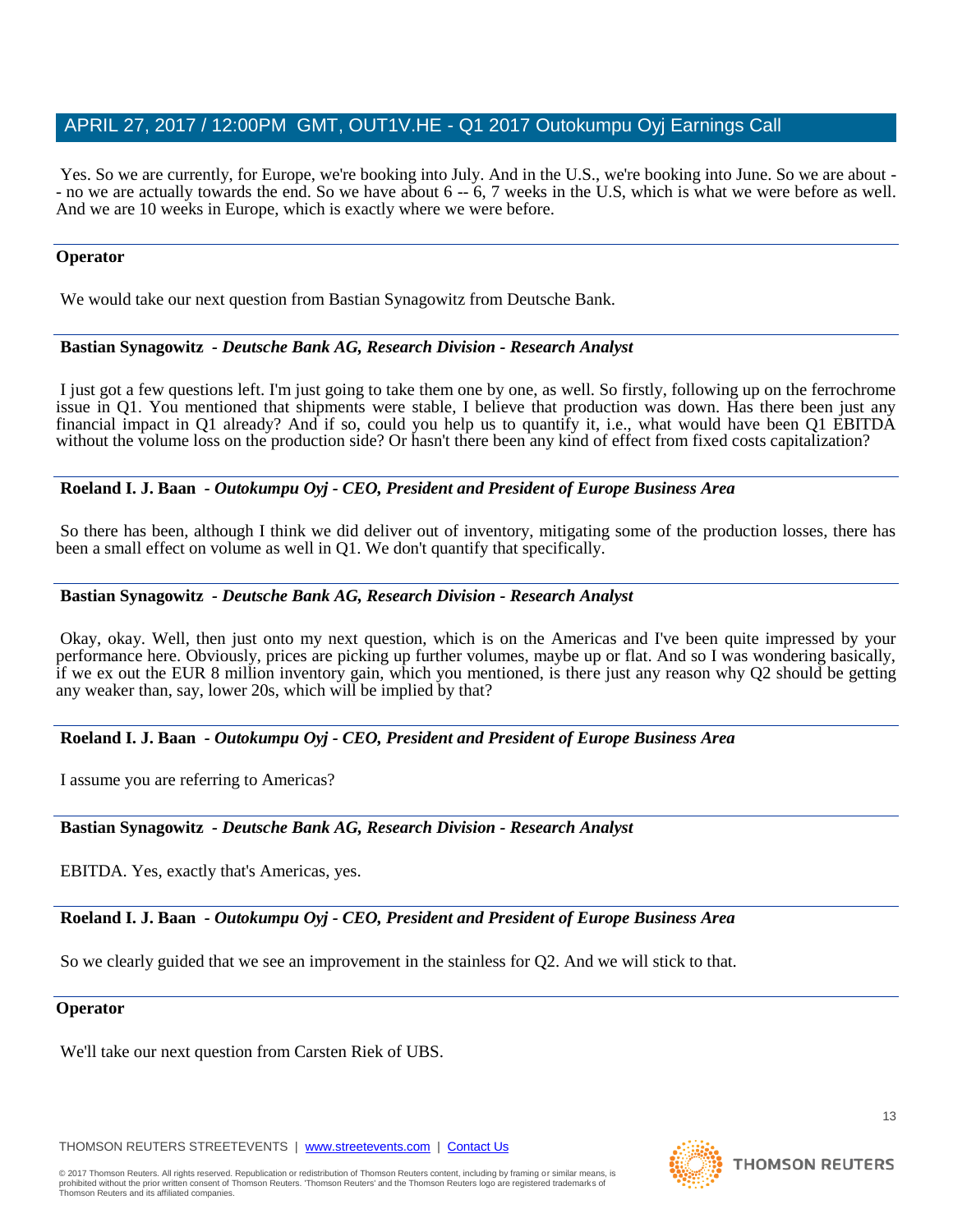#### **Carsten Riek** *- UBS Investment Bank, Research Division - Executive Director, Head of European Steel Research, and Equity Analyst, European Steel Research*

Most of my questions have been answered. One, just on the more global stainless environment. What we have seen over the past few months, I would say or last 6 months is quite a bit of supply response. At least globally, we are about 14% up over that 6 months. Each and every month, 14%, which is -- I haven't really seen that much of an increase for a while. I think the last time I remember was somewhere in the range of 2003, 2004, 2005, 2006. Do we enter actually a new period where we see a similar growth in the stainless as we have seen back that time? And hence, the steel price differences or the stainless price differences, which we see and which actually in March are \$700 and April, even higher after nickel came down -- might be sustainable? Or do we hit a wall here? What's your kind of demand forecast for the current fiscal year?

## **Roeland I. J. Baan** *- Outokumpu Oyj - CEO, President and President of Europe Business Area*

So a lot of the growth that you mentioned is the melt rates in China that have gone up significantly, because literally, the stainless programs there have led to a boom in housing and infrastructure building. If you look at the data globally, we are looking at 4% to 5% year-on-year growth for the next few years. I would say '17, '18, '19 of which again a large part is China. But altogether, it is -- these are very decent numbers, very strong numbers. And as you know, it is normal that over the cycles, stainless is growing at a faster clip than the global GDP. And so that seems to be continuing, if you believe the forecast from the pundits.

#### **Carsten Riek** *- UBS Investment Bank, Research Division - Executive Director, Head of European Steel Research, and Equity Analyst, European Steel Research*

So you think it's still sustainable and the price differences right now are manageable? (inaudible).

# **Roeland I. J. Baan** *- Outokumpu Oyj - CEO, President and President of Europe Business Area*

Which price difference?

#### **Carsten Riek** *- UBS Investment Bank, Research Division - Executive Director, Head of European Steel Research, and Equity Analyst, European Steel Research*

Well, I have -- currently, more than \$700 and that's the March number. April is not yet out, but I would guess that at least \$750 to \$800 after China's stainless steel prices already reacted quite heavily.

# **Roeland I. J. Baan** *- Outokumpu Oyj - CEO, President and President of Europe Business Area*

It's higher than what we have. As I said and we track 304 cold rolled. And we are tracking this currently March at \$532 exactly.

#### **Carsten Riek** *- UBS Investment Bank, Research Division - Executive Director, Head of European Steel Research, and Equity Analyst, European Steel Research*

Okay. It's different from CRU then. Okay. No, that's fine.

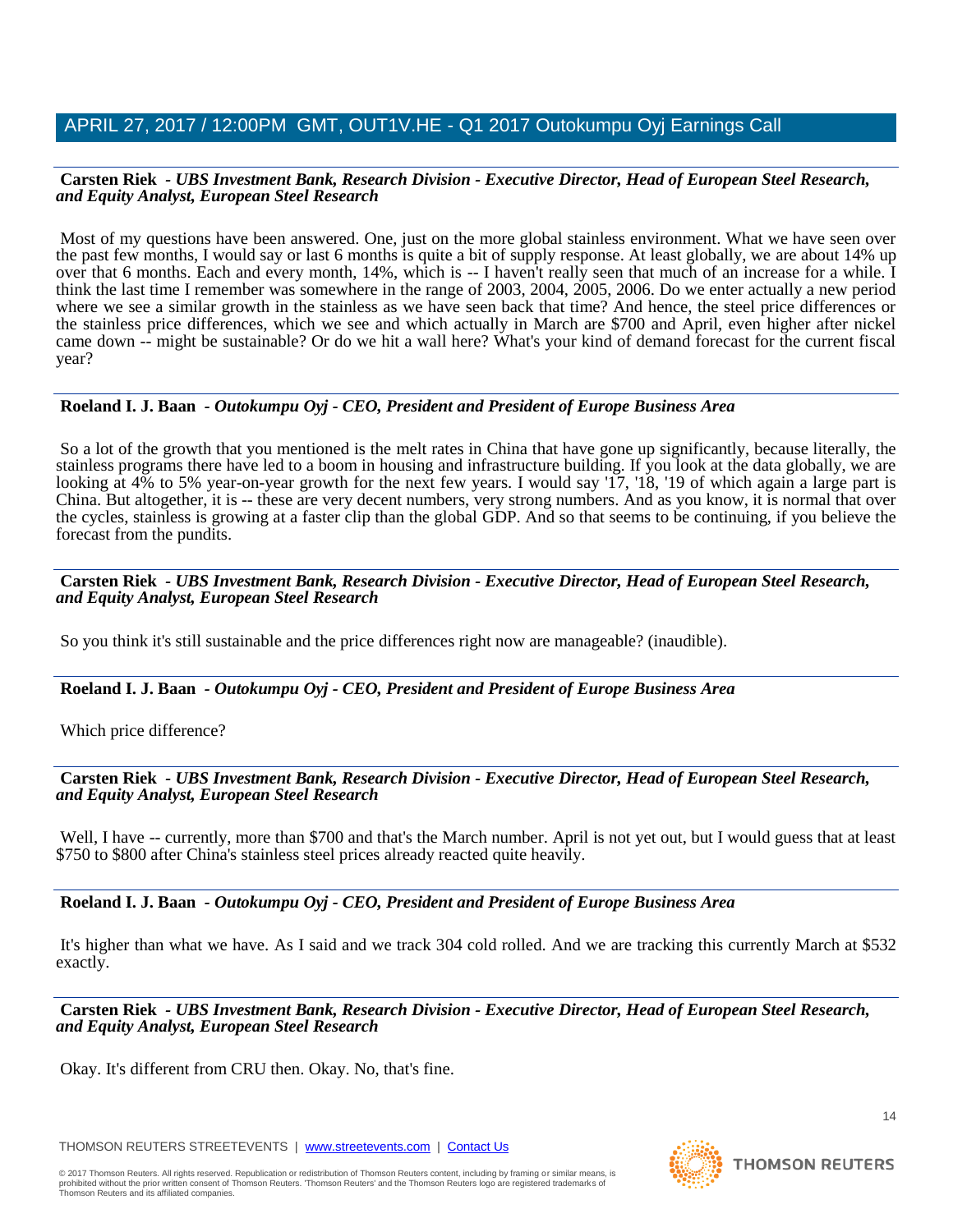#### **Operator**

We we'll take our next question from [Shyam Kumar] of [Cavalli Partners].

#### **Unidentified Analyst**

I guess, my first point on that somewhat lower thing. I mean, you've responded twice. Once, we're talking about the temperature from cold to hot. Second time referring to the English dictionary. Can we not get a slightly more informed response? I mean somewhat lower means many different things. Can you not give us a sense of how much is the loss of volume on ferrochrome? How much will be the cost to repair? And what kind of margin you'd be making on that kind of lost volume at 1.55 so we can figure out the range, please?

**Roeland I. J. Baan** *- Outokumpu Oyj - CEO, President and President of Europe Business Area* 

I gave you a production number. And we gave you, as well, what \$0.10 does on EBITDA per quarter. So I think with those 2, you can work your math.

#### **Unidentified Analyst**

Okay, fair enough. And in terms of I guess working capital for the full year. Have you got any expectations as to how that will move on an annual basis. Is it going to be flat or do you expect to build or release over the course of the year, please?

#### **Roeland I. J. Baan** *- Outokumpu Oyj - CEO, President and President of Europe Business Area*

Yes. If I knew exactly what the -- how the prices for the nickel and ferrochrome develop for the rest of the year, I could give you a number. I mean, if the prices stay exactly where they are today for the rest of the year, then I would expect the further development of working capital to decline. Because as some of those increases in the first quarter come back for the rest of the year. But it is very dependent on what raw material prices do for the rest of the year.

#### **Unidentified Analyst**

Okay. Sorry, Roeland, carry on.

**Roeland I. J. Baan** *- Outokumpu Oyj - CEO, President and President of Europe Business Area* 

No, just at stable pricing, looking forward, there will be a small impact still there.

#### **Operator**

We we'll take our next question from Johannes Grunselius of Handelsbanken.

**Johannes Grunselius** *- Handelsbanken Capital Markets AB, Research Division - Research Analyst* 

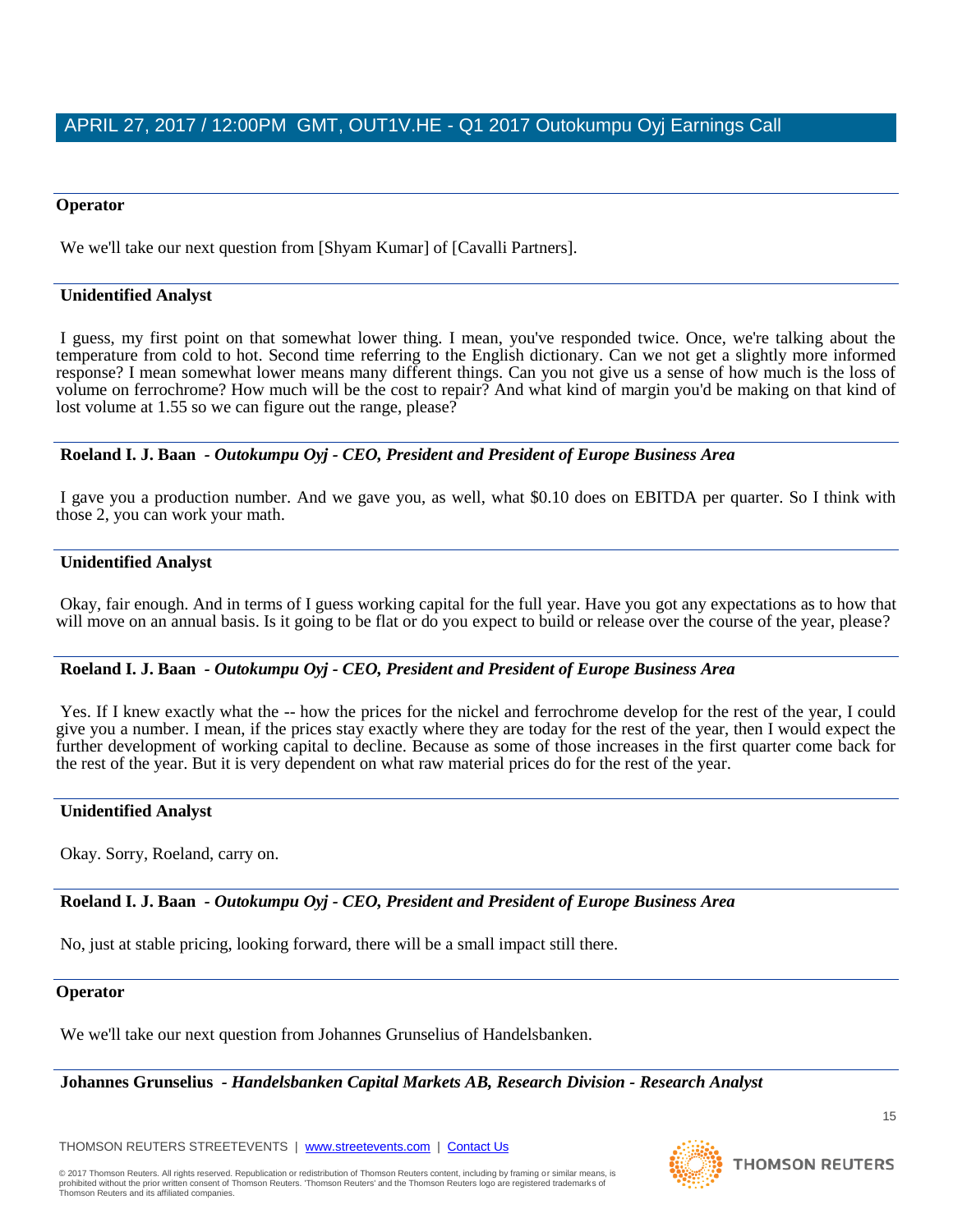Yes, most of my questions have been answered now. But just a question on the outlook here also from my side. I mean, in the adjusted EBITDA definition, you booked inventory gains and so forth, metal derivative gains, which happened in Q1 here. Have you included any -- are you expecting any of those to come, as well, in the second quarter?

#### **Roeland I. J. Baan** *- Outokumpu Oyj - CEO, President and President of Europe Business Area*

At this stage, actually, we're expecting the impact of those to be very small in the second quarter.

## **Johannes Grunselius** *- Handelsbanken Capital Markets AB, Research Division - Research Analyst*

Very small, yes, okay. Just to be a bit clear here, but I think figure it out and understand your communication. But when you're taking about a somewhat lower adjusted EBITDA, you make the reference to the EUR 294 million figure, right? So that's how we should be thinking.

**Roeland I. J. Baan** *- Outokumpu Oyj - CEO, President and President of Europe Business Area* 

Right.

# **Johannes Grunselius** *- Handelsbanken Capital Markets AB, Research Division - Research Analyst*

Yes, good, just want to clarify that. And then, on the ferrochrome smelters. You gave us the numbers here, lost production, so we can work with those numbers. But how should we then see the third and the fourth quarter? Is that back to 100% capacity utilization again in your expectations? In other words, about 130,000 tonnes in quarterly ferrochrome production?

# **Roeland I. J. Baan** *- Outokumpu Oyj - CEO, President and President of Europe Business Area*

We have always said that the ferrochrome production, because it's never a straight line, is between a yearly production between 480,000 tonnes and 520,000 tonnes.

**Johannes Grunselius** *- Handelsbanken Capital Markets AB, Research Division - Research Analyst* 

Okay, 480,000 tonnes. Okay, good.

**Roeland I. J. Baan** *- Outokumpu Oyj - CEO, President and President of Europe Business Area* 

So the 130,000 tonnes is assuming that you crank it out at full tilt.

**Johannes Grunselius** *- Handelsbanken Capital Markets AB, Research Division - Research Analyst* 

So over time you'll have more -- sorry.

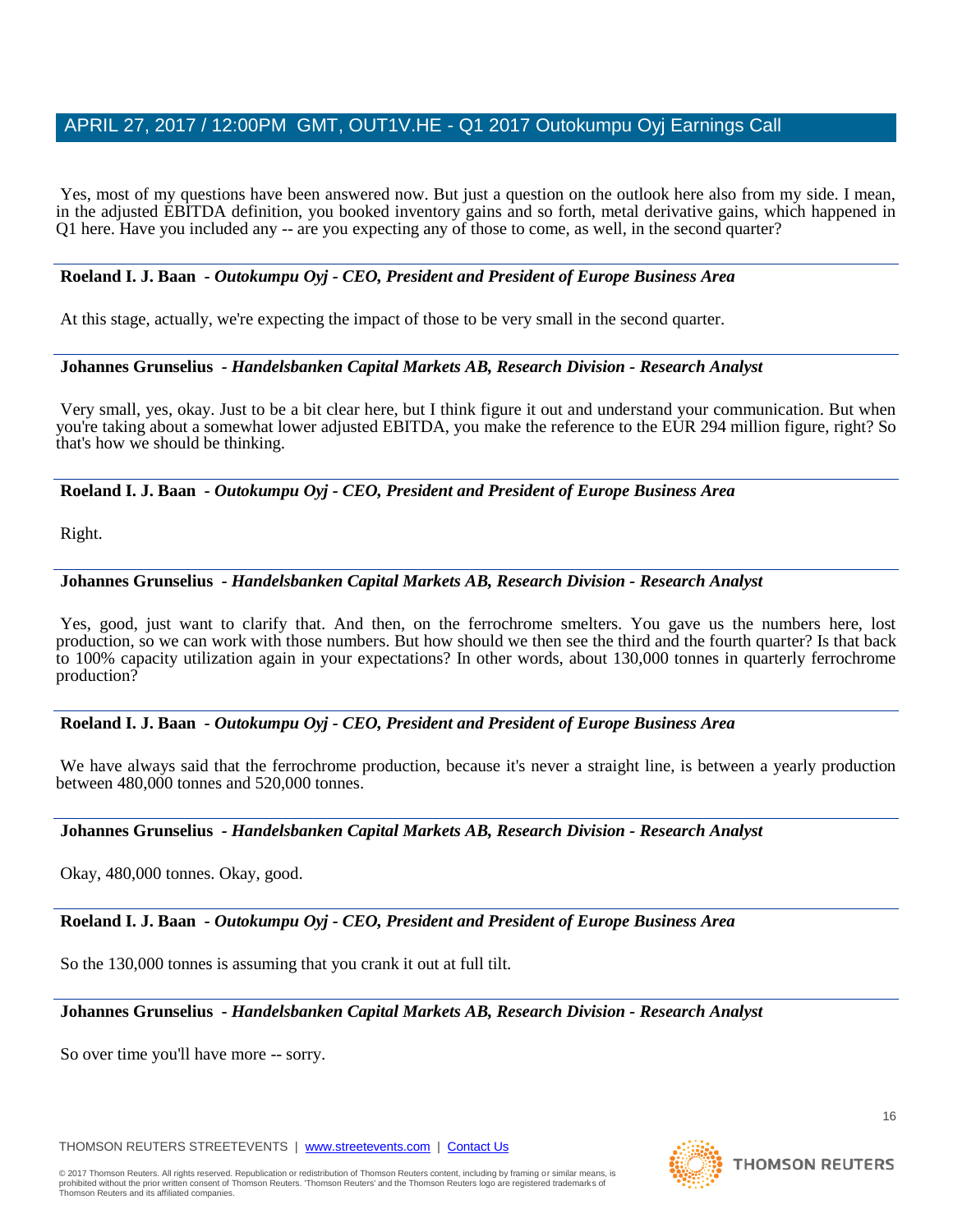## **Roeland I. J. Baan** *- Outokumpu Oyj - CEO, President and President of Europe Business Area*

Over time, it's more like between 120,000 tonnes and 125,000 tonnes. So -- but to your question, if the ramp up after repairs is as expected, we should be able to be at a sufficient clip to be at normal volumes for Q3.

#### **Johannes Grunselius** *- Handelsbanken Capital Markets AB, Research Division - Research Analyst*

When do you think you will be up and running again at 100%? Will that be here in the middle of May? Or later on? Or how should we be thinking about that?

## **Roeland I. J. Baan** *- Outokumpu Oyj - CEO, President and President of Europe Business Area*

Currently, the shutdown is planned for the second week of May, and it's all depending, of course, on whether we have the refractory in-house in time. If we get the refractory earlier, we will shut down earlier. So we are putting as much pressure behind it as possible.

#### **Operator**

We will take a follow-on question of from Luc Pez of Exane.

#### **Luc Pez** *- Exane BNP Paribas, Research Division - Analyst*

Yes. Sorry. One last question left. I did not see any reference to the guidance you made when you reported your Q4 about net debt coming down below EUR 1.1 billion by year-end? It is something that is still firm? Or because of the jump in working capital requirement over Q1, you are not committing anymore on this?

#### **Roeland I. J. Baan** *- Outokumpu Oyj - CEO, President and President of Europe Business Area*

Oh, no, no, no. The EUR 1.1 billion is absolutely firm for the rest of the year -- for the end of the year, yes.

#### **Operator**

We will take our next question, Alessandro Abate from Berenberg.

# **Alessandro Abate** *- Berenberg, Research Division - Head of Metals and Mining*

Most of my questions have been already answered. Just have one left. I mean, you spoke about price differential, my colleagues and yourself. But the decline of cold rolled exports from China towards Europe has been completely replaced by hot rolled. How does it play into the game of sustainable price? Because most of the rolls I think is going to be clearly very, very cheap quality and it's rerolled -- mostly also by distributors and processors. Do you see any kind of risk that, even though the cold rolled is not really appealing in terms of price differential, as you are saying, Roeland, the potential threat and pressure from China can actually come from the significant increase in hot rolled export?

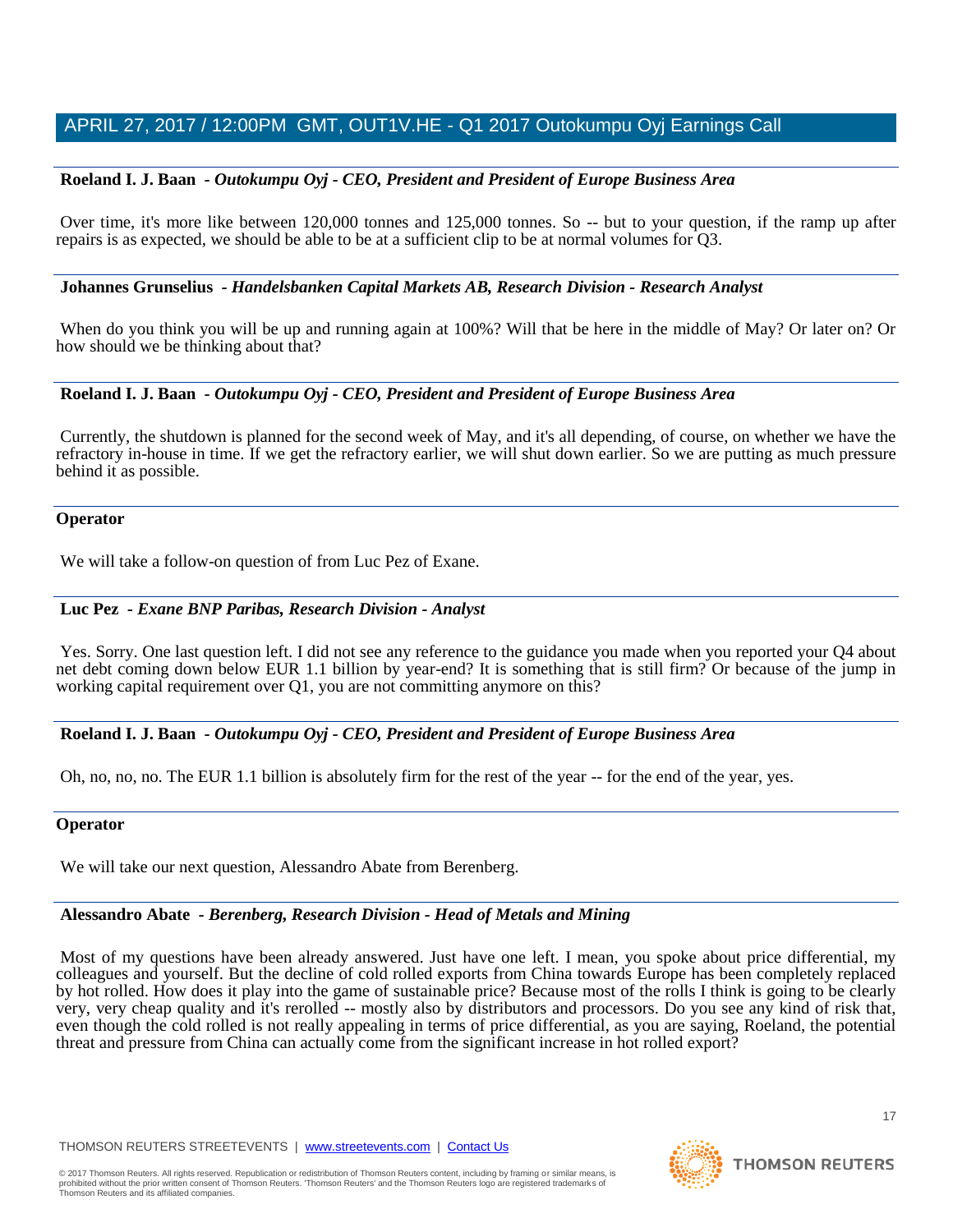## **Roeland I. J. Baan** *- Outokumpu Oyj - CEO, President and President of Europe Business Area*

Yes. I understand the concern. If you -- the imports of -- the total hot rolled market is about 20% of the complete market. So -- and of the 20%, as I said, currently, about 22% is Chinese imports. So you get to extremely small numbers of real impact onto the cold rolled market. And as a result, there will -- it will not put a cap on pricing. And secondly, it's interesting to see that, although the Chinese imports have increased, the local mills, the European mills, as I said, still provide 65% of the hot rolled into the market. So it is clearly less compelling on the hot rolled than it is in cold rolled in terms of price differential.

## **Alessandro Abate** *- Berenberg, Research Division - Head of Metals and Mining*

And do you have any kind of visibility in the price? I mean, if you think that the risk of dumping material related to hot rolled even though it is small in terms of volume?

## **Roeland I. J. Baan** *- Outokumpu Oyj - CEO, President and President of Europe Business Area*

As with all imports, we are monitoring continuously. And if we think it gets to a point where it is unfair competition, we will immediately ring the bell. But at this moment, we don't see any reason for that.

## **Operator**

As we appear to have no further questions in the queue, I would like to turn the call back over to the speakers for any additional or closing remarks.

#### **Roeland I. J. Baan** *- Outokumpu Oyj - CEO, President and President of Europe Business Area*

All right. Thanks very much. So if I can just recap. We have had a very strong first quarter and a clear evidence of the improvements we have started last year and this is continuing quarter-over-quarter, for every quarter in the last 5. A big driver behind this is our operational progress. The manufacturing excellence initiatives are really paying off. Of course, we have as well in Q1, we have a robust market, but we see this market environment to continue into Q2 as well, which means that there is still positive momentum in base price appreciation in all regions. On the flip side, we have been talking extensively on ferrochrome and indeed, this is a disappointment and it will affect our Q2 and will offset the positive side of stainless. But all together, Q2, again, will be a strong performance with strong cash flow resuming as well in Q2.

# **Tommi Järvenpää**

Thank you, Roeland, and thank you for all the listeners for your attention and active participation. Until the second quarter results will be published on July 25. Until then, thank you, and goodbye.

#### **Operator**

Thank you. That will conclude today's conference call. Thank you for your participation, ladies and gentlemen. You may now disconnect.